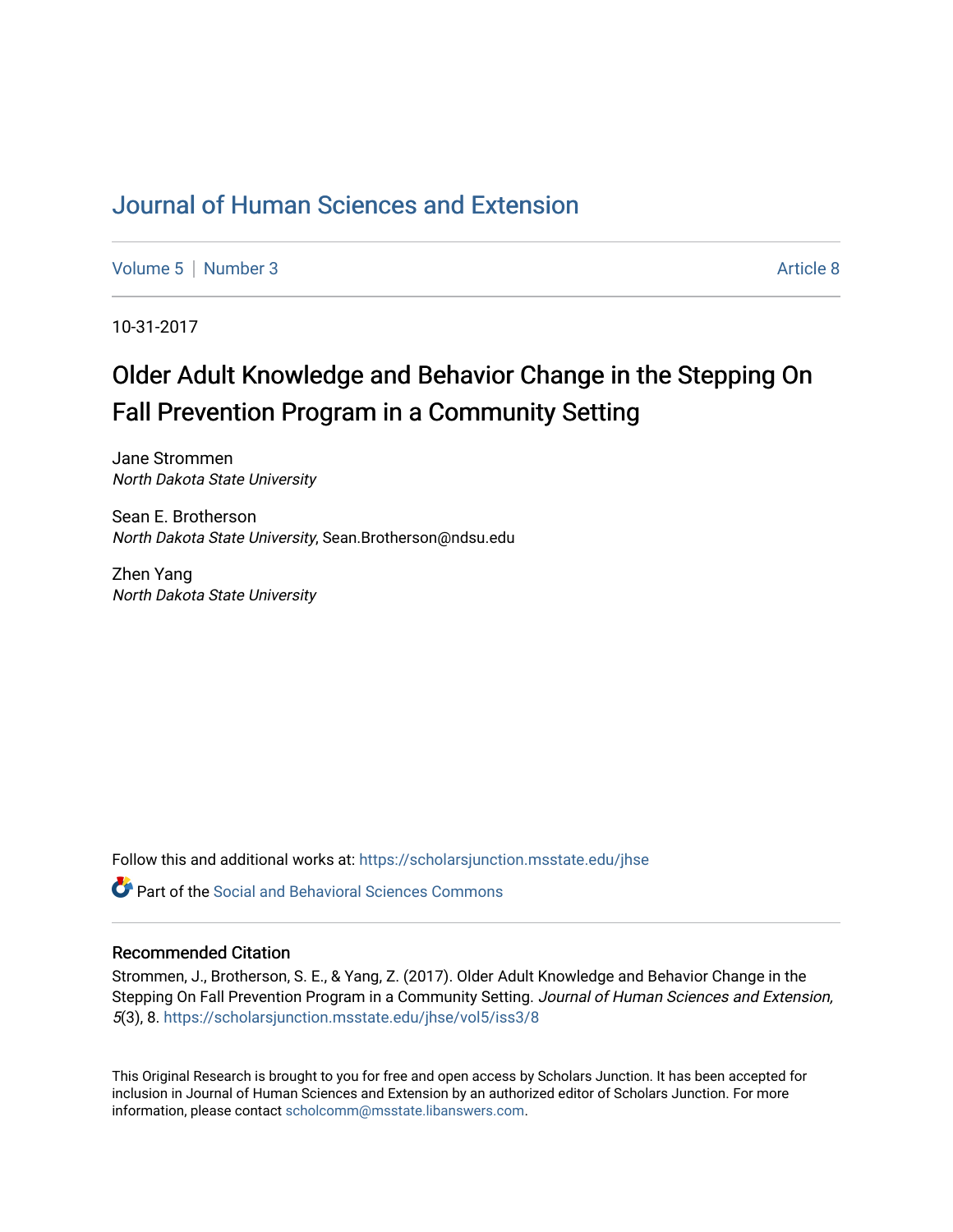# Older Adult Knowledge and Behavior Change in the Stepping On Fall Prevention Program in a Community Setting

#### Acknowledgments

The authors acknowledge the North Dakota Department of Health, Division of Injury Prevention and Control, for holding the Stepping On program licensure for the state of North Dakota.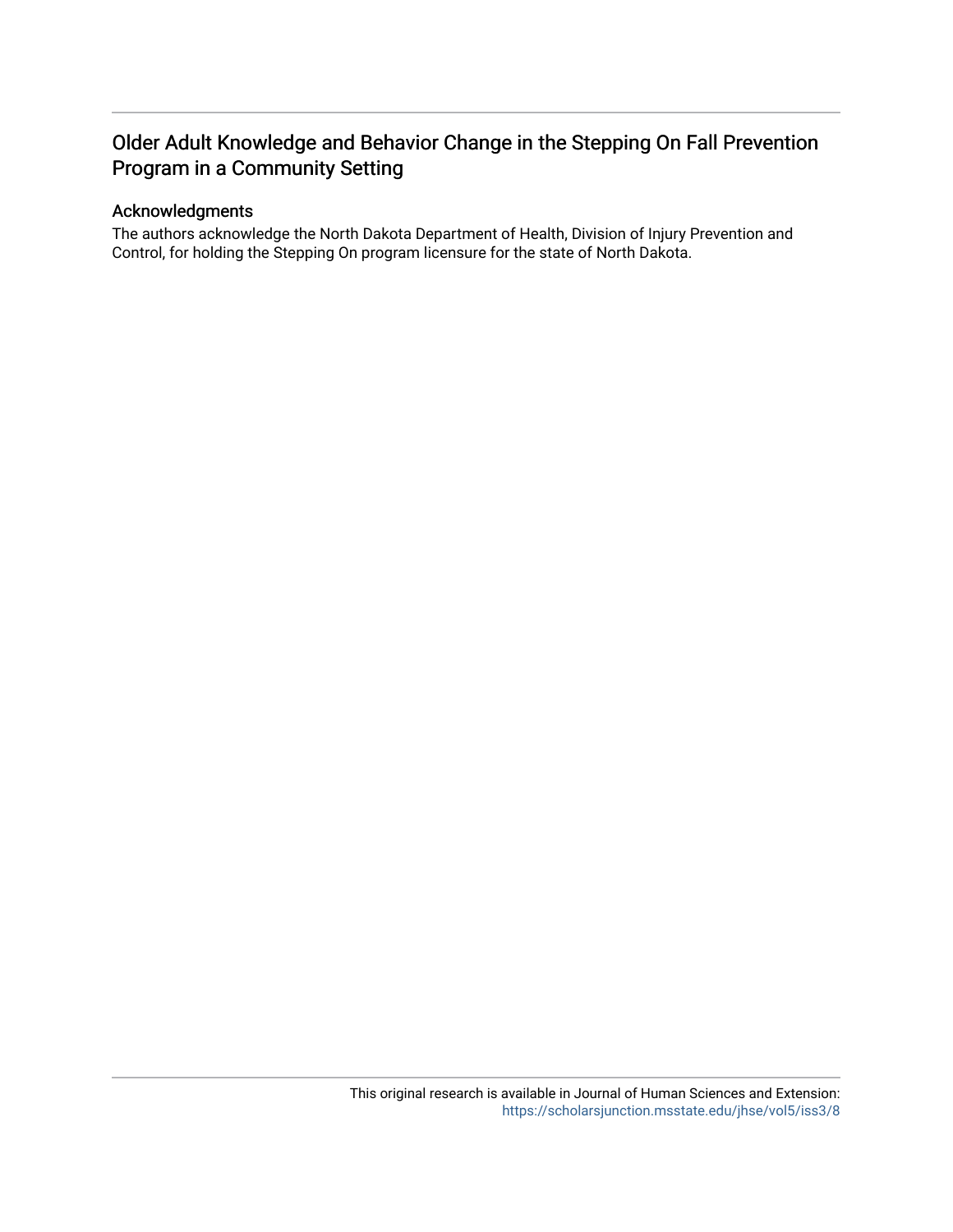# **Older Adult Knowledge and Behavior Change in the** *Stepping On*  **Fall Prevention Program in a Community Setting**

**Jane Strommen Sean E. Brotherson Zhen Yang** *North Dakota State University*

*One out of every three Americans age 65 and over falls at least once annually. Fall-related injuries among older adults are a major public health concern, and prevention of falls has emerged as a key issue in avoiding the risks to mobility and health that exist due to falls. Stepping On is an evidence-based fall prevention program designed to help older adults take control of their fall risk factors, explore different behavioral steps, and reduce their fall risk. This study shares findings from evaluation efforts conducted with 182 older adult participants in Stepping On from 2013 to 2015. Older adults in the program demonstrated (1) high satisfaction with program quality; (2) positive impacts on knowledge related to fall risk factors and prevention; and (3) substantial followthrough on behavioral steps designed to minimize fall risk. Program participants also shared positive feedback on the program in response to open-ended questions. Implications of the findings for fall risk reduction and programs to enhance fall prevention among older adults are discussed. Programs designed to reduce fall risk factors and enhance quality of life can be a critical tool to assist older adults, educators, and community leaders in addressing this public health issue.*

*Keywords:* fall prevention, intervention programs, older adults, *Stepping On,* program evaluation

# **Introduction and Background**

The Baby Boom generation has begun turning gray, and every day, there are now 10,000 Americans who turn age 65 (Pew Research Center, 2010). One of every three Americans age 65 and over falls at least once annually (Tromp, Pluijm, Smit, Deeg, Bouter, & Lips, 2001). For older adults, those who have had a fall previously are more likely to experience a fall again (Hosier & Setari, 2013). Such patterns have led to the designation of fall-related injuries among older people as a substantive public health problem (Roudsari, Ebel, Corso, Molinari, & Koepsell, 2005).

Direct correspondence for this article to Sean E. Brotherson at sean.brotherson@ndsu.edu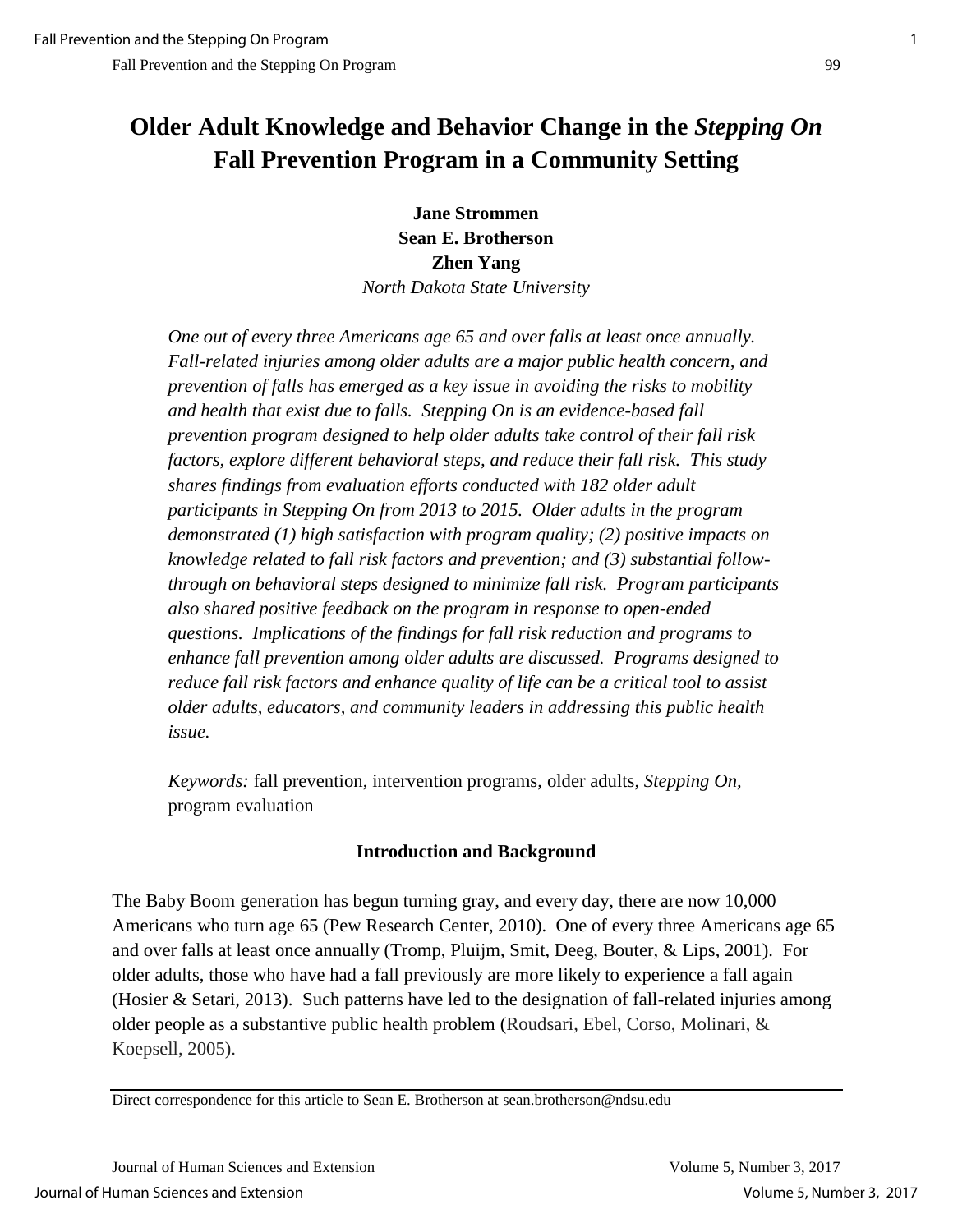Older adults may suffer a variety of injuries after falling that include hip fracture, head injury, joint injury, and other limb fractures (Tinetti & Williams, 1997). Moreover, following a fall, some older adults may be unable to recover their prior mobility (Sattin, 1992; Watson, Clapperton, & Mitchell, 2011). The threat from falling often causes older adults to decrease their activity level, which is likely to exacerbate difficulties with mobility and fall risk (Watson et al., 2011). Besides physical injuries and the related challenges, the fear of falling may increase anxiety, depression, and post-traumatic stress disorder (Chung et al., 2009; Downton & Andrews, 1990).

The public health issue of falls prevention becomes even more apparent when it is recognized that falls have become the most significant cause of emergency department visits and hospital admissions for traumatic injuries among individuals age 65 and older. Falls are the most common cause of traumatic brain injury in older adults and also serve as the leading cause of injury deaths among those over age 65 (Centers for Disease Control and Prevention [CDC], 2003, 2006; Sleet, Moffett, & Stevens, 2008; Stevens, 2005; Stevens, Corso, Finkelstein, & Miller, 2006). The most recent data available highlight falls prevention as a growing issue, as the data from CDC showed death rates of males aged 65 and over from falls changed from 38.2 per 100,000 in 2000 to 67.9 in 2013, while death rates of female counterparts doubled during this period from 24.6 in 2000 to 49.1 in 2013 (Centers for Disease Control and Prevention, 2015). Other major fall effects include compromising life quality, challenging adult independence, and raising the demands for medical treatment and caregiving either in private settings or in public health systems (Hosier & Setari, 2013). The cost of falls among older adults is enormous. In the United States, research indicates that fall injuries directly cost the health care system over \$31 billion in 2015 and may cost as much as \$55 billion by the year 2020 (Burns, Stevens, & Lee, 2016). As a result of the impacts on older adult health and healthcare costs, falls prevention and intervention has thus become a nationally urgent topic of interest (Moyer, 2012).

Many falls are preventable, and risk factors can be mitigated through prevention efforts (National Center for Injury Prevention and Control, 2015; Rubenstein & Josephson, 2006). Stevens (2005) noted that fall risks typically involve personal or environmental aspects. Personal factors affecting fall risk include age, functional abilities, and chronic diseases. Environmental aspects of fall risk tend to mean potential threats inside and outside the home, e.g., ice, poor lighting, or uneven steps (Connell, 1996). Modifying such risk factors has the potential to reduce falls (Stevens, 2005). Thus, entities such as the Centers for Disease Control and Prevention and the federal Department of Health and Human Services have begun providing resources and funding for communities to recognize and implement evidence-based fall prevention programs (National Center for Injury Prevention and Control, 2015). Research on such programs indicates that multifaceted fall prevention programs are more effective than efforts that target a single risk factor (Gillespie et al., 2012). *Stepping On*, a national evidence-based program on fall prevention, is designed to assist older adults to take control of their falls risk factors, explore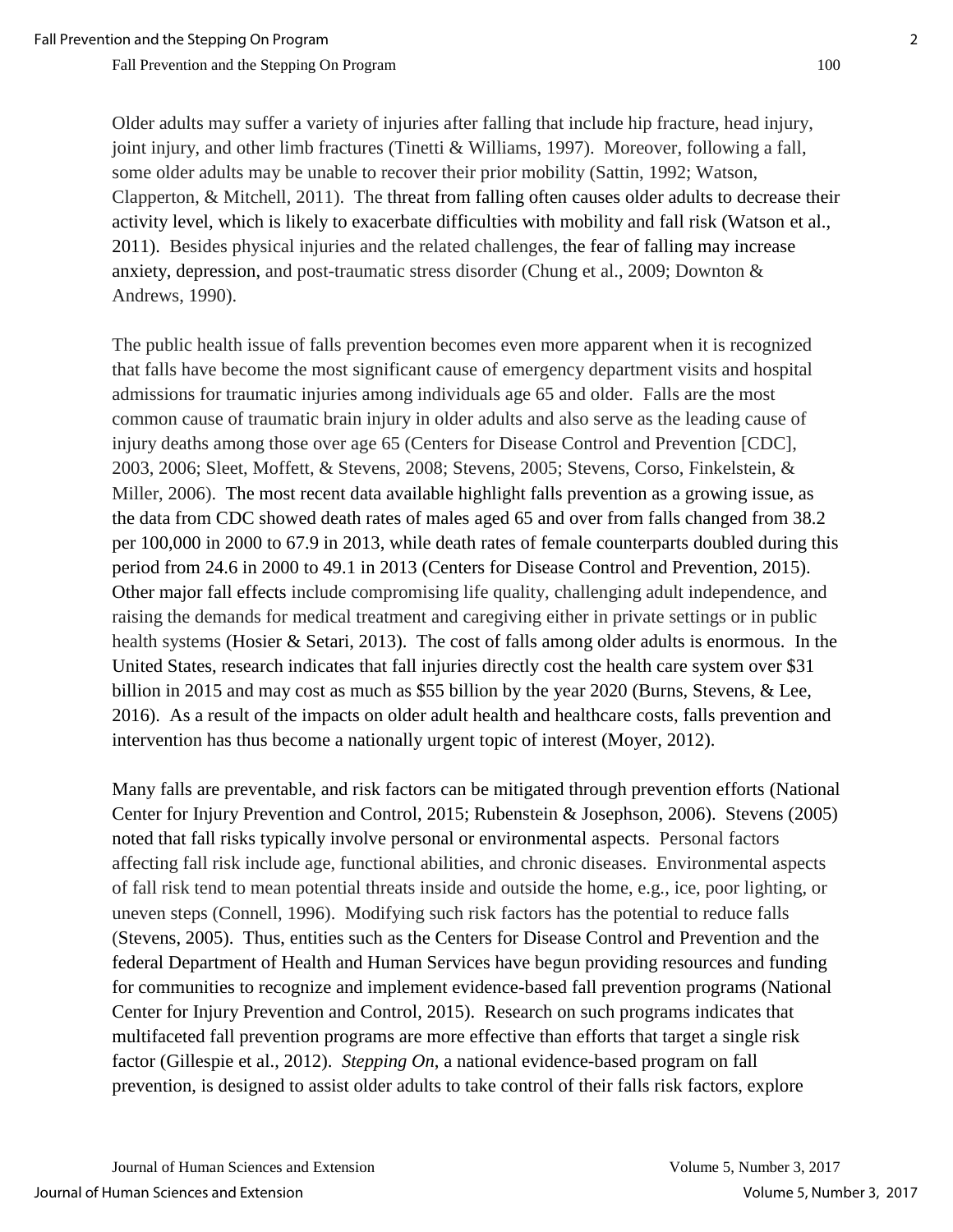different coping behaviors, and encourage follow-through of safety strategies in everyday life (Strommen, 2015).

The *Stepping On* program was originally developed by Lindy Clemson, OT, Ph.D., University of Sydney, Australia. Participants in a randomized controlled trial of the 7-week intervention demonstrated a 31% reduction in falls compared to nonparticipants (Clemson, Cumming, Kendig, Swann, Heard, & Taylor, 2004). In 2008, the program was adapted for U.S. audiences by Jane E. Mahoney, M.D., University of Wisconsin-Madison. Dr. Mahoney's research on the *Stepping On* program concluded a 50% reduction in falls and an average cost savings of \$345.26 net per program participant (Carande-Kulis, Stevens, Florence, Beattie, & Arias, 2015; Mahoney, 2015). In 2010, the Wisconsin Institute for Healthy Aging (WIHA) was founded to support dissemination of the *Stepping On* and other evidence-based programs both statewide and nationwide (Mahoney, 2015). Currently, the program has been identified as meeting the criteria for the highest level of evidence-based programs by the Administration for Community Living under Title III-D of the Older Americans Act (National Council on Aging, 2016). Today, *Stepping On* is available in at least 22 states.

# **A Brief Overview of the Stepping On Program**

In North Dakota (ND), falls remain the third leading cause of injury-related fatalities for all ages behind motor vehicle crashes and suicides (North Dakota Department of Health, 2011**)**. Between 2009 and 2013, 89% of falls-related deaths among ND residents occurred among individuals 65 years and older (North Dakota Department of Health, 2014**)**. There were 88 falls-related deaths among adults 65 years and older in 2013 (North Dakota Department of Health, 2014). The majority of falls among older adults occur in their homes (North Dakota Department of Health, 2011). As a result of such patterns, the *Stepping On* fall intervention program was introduced in 2012 by the state health department. Local and state entities have partnered to implement this program by training county Extension educators and others and providing evaluation services (Strommen, 2015).

*Stepping On*, as a community-based workshop, is offered as a two-hour workshop once a week for seven weeks using adult education and self-efficacy principles in a small-group setting (Clemson & Swann, 2008). Older adults who attend include those who (a) are at risk of falling, (b) have a fear of falling, or (c) have fallen one or more times. Additionally, individuals who are targeted for participation may live in a home, apartment, or other setting; have the ability to walk without help and do not typically use a walker, scooter, or wheelchair for mobility; and are able to cognitively understand and follow directions (Clemson & Swann, 2008). Workshops are facilitated by two trained leaders who are professionals who work with older adults. Following participation in the workshop, participants receive an individualized home visit or phone call and also a booster session after three months. *Stepping On* highlights a variety of topics including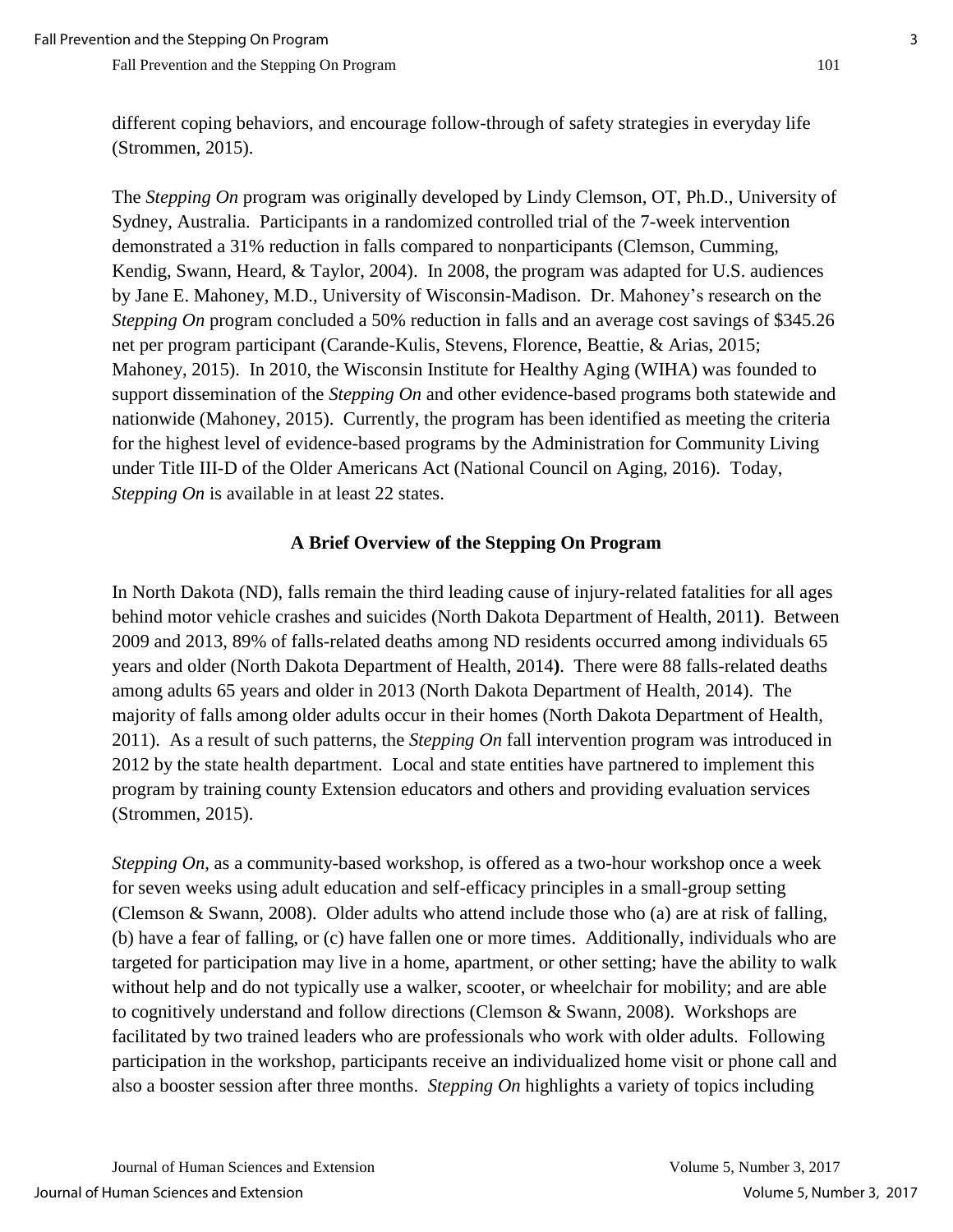"falls and risk, strength and balance exercises, home hazards, safe footwear, vision and falls, safety in public places, community mobility, coping after a fall, and understanding how to initiate a medication review (medication risks)" (Clemson & Swann, 2008, p. 1).

Theoretical models supporting fall prevention programs emphasize that multifaceted programs which attend to multiple fall risk factors including physical (e.g., strength), behavioral (e.g., safe footwear), and environmental (e.g., unsafe rugs) issues are most effective (Gillespie et al., 2012). The delivery model of the *Stepping On* program is based on social learning theory and adult education principles, suggesting that a small-group learning environment is best equipped to facilitate participant interaction, mutual learning and support, and growth in individual confidence and behavior change (Clemson & Swann, 2008). Although evidence for the effectiveness of the program was demonstrated in a randomized controlled trial in Australia (Clemson et al., 2004), the published research literature on the program since then is quite limited. The only additional published studies using participant outcome measures are quite recent, including two master's theses and a technical report (Anderson, Dinozo, Enrile, & Hutchison, 2013; Bernard, Lambers, Jones, & Trice, 2015), as well as three community-level public health studies (Guse, Peterson, Christiansen, Mahoney, Laud, & Layde, 2015; Mahoney, 2015; Peterson, Christiansen, Guse, & Layde, 2015) and a program cost-effectiveness study (Carande-Kulis, Stevens, Florence, Beattie, & Arias, 2015).

Existing studies have focused primarily or exclusively on falls or fall injury-related outcomes, with findings showing fall reductions ranging from 31% to 50% at the individual level (Clemson et al., 2004; Mahoney, 2015) or between 8% and 9% at the community level (Guse et al., 2015), measured anywhere from 3 months to 14 months after the program. Other variables studied include fall self-efficacy, fall-related prevention behaviors, and adherence to program recommendations, with mixed results. Findings related to fall self-efficacy indicate that participants have either maintained confidence levels without a significant decrease (Anderson et al., 2013; Clemson et al., 2004) or shown a slight but significant decrease (Peterson et al., 2015). Program results regarding fall-related prevention behaviors suggest increased use of safety behaviors by program participants (Bernard et al., 2015; Clemson et al., 2004; Peterson et al., 2015). Finally, two studies indicate moderate to strong adherence to program recommendations regarding exercise, vision tests, and other strategies (Anderson et al., 2013; Clemson et al., 2004).

No published studies exist, according to our knowledge, of the *Stepping On* program facilitated in a community setting in cooperation with the Cooperative Extension Service. Further, no study yet published has examined knowledge related to fall prevention or perceived value of the program although these are key program objectives. Additionally, no peer-reviewed study of the program, other than the original Clemson et al. (2004) study, has analyzed outcomes by demographic subgroup or reported qualitative feedback from participants about the program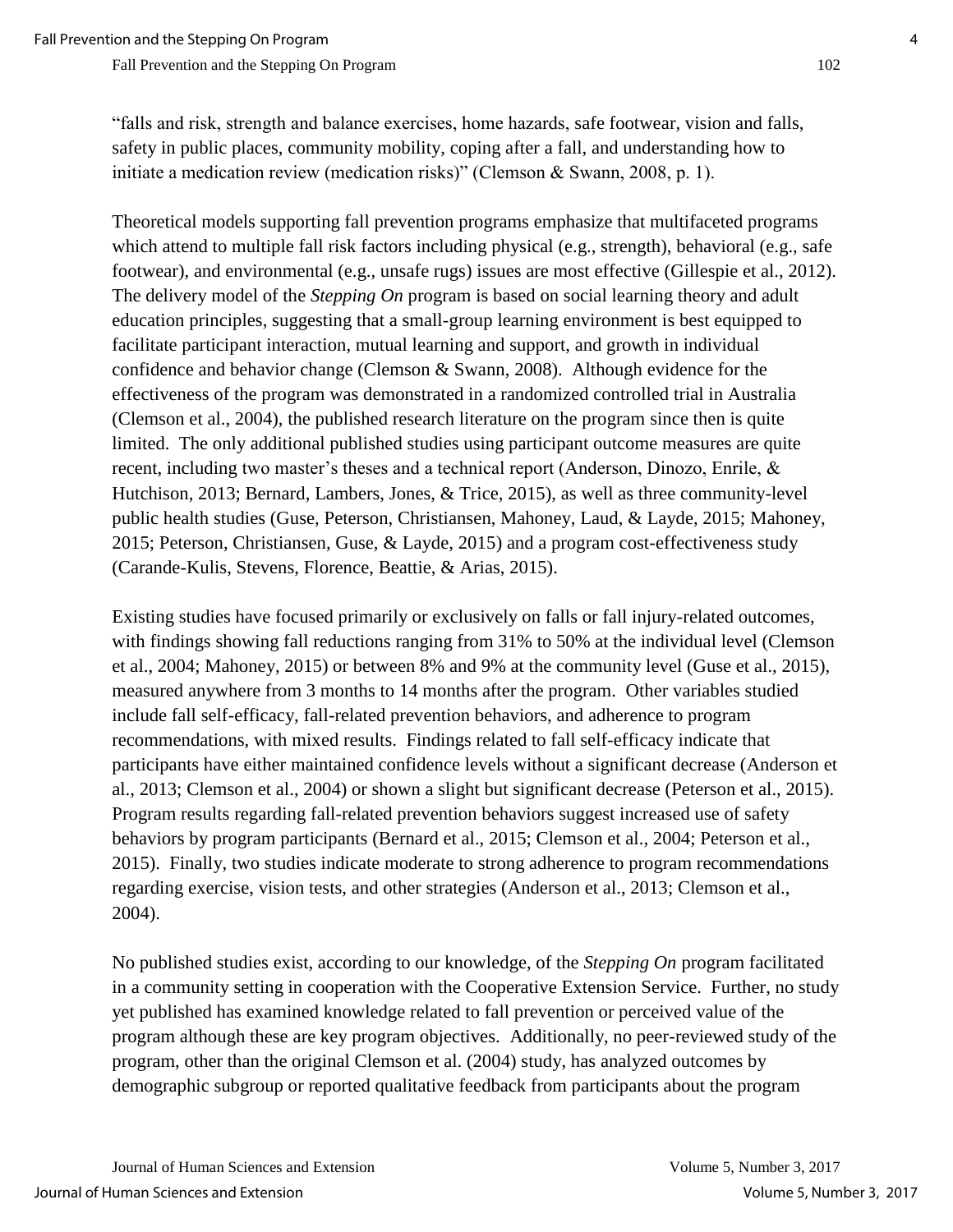experience. This study examines program value and learning-related variables that have been unstudied thus far, as well as practical program outcomes in a community setting linked with the Extension Service.

Most older adults have a strong desire to maintain independence and mobility, but they may need support in the process of retaining strength and managing issues that may affect their risk of falls (Stevens, 2005). *Stepping On* is a program designed to provide the needed support for older adults by improving knowledge of fall risk factors, providing strategies for safety behaviors, and facilitating community support.

#### **Purpose of the Study**

An in-depth review of programs and research related to falls prevention concluded the most effective fall intervention strategies used clinical assessment with risk factor reduction and patient follow-up (Shekelle et al., 2003). Assessment of educational interventions meant to aid older adults can provide information on how participants perceive a program and what aspects of the program are working (DeBord, Roseboro, & Wicker, 1998; Kettner, Moroney, & Martin, 2012).

The purpose of this study was to collect information on demographic characteristics of program participants and their perceptions of the program's value, as well as perceived outcomes related to knowledge and behavior associated with fall prevention. In addition, participants furnished feedback to open-ended questions regarding their experience in the program. This approach allowed for further assessment of how the *Stepping On* program affected participating older adults in its first two years of operation in North Dakota.

#### **Methods**

#### **Program Participants and Study Procedures**

*Stepping On* was introduced to North Dakota in early 2012 through a partnership between a variety of state entities and senior-serving organizations across the state. The initial phase of program start-up included designation of a sponsoring organization and certification of class leaders. The next phase focused on training community class leaders who could bring the program to local senior populations. Currently, there are over 70 trained class leaders from 29 counties with backgrounds in health care or health education representing a range of organizations, such as public health, hospitals, long-term care, Extension, faith communities, and senior care providers. Each class leader was trained in *Stepping On* course content, implementation, and evaluation procedures adopted for the project.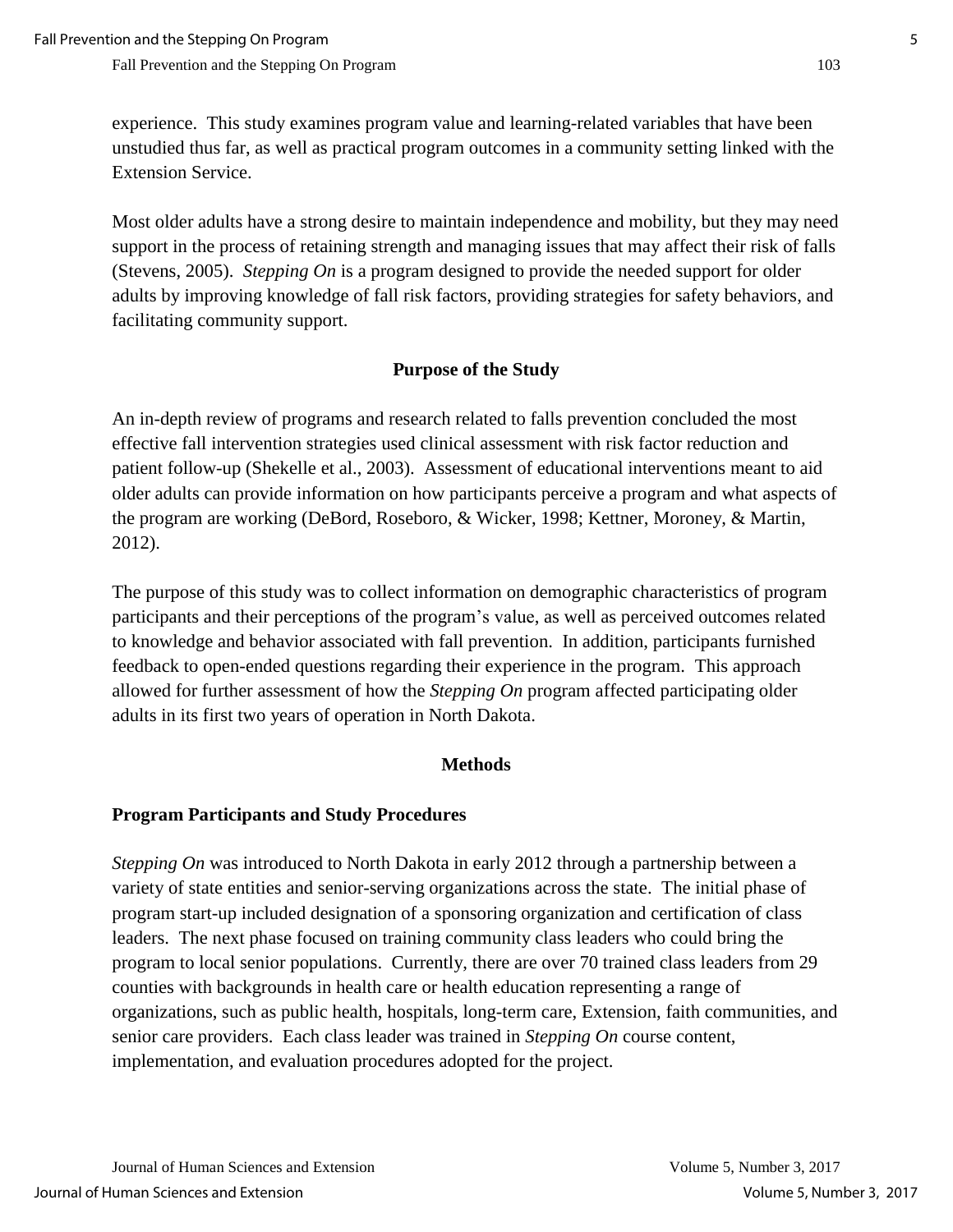Participants in the program are senior individuals at risk of a fall who live in local communities that have a trained class leader to offer the program. Since the program was launched in March 2012, there have been 26 workshops conducted statewide with 308 individuals participating. Not all workshops have collected evaluation data. As of March 2015, 12 counties have held *Stepping On* workshops with a total of 222 participants enrolled in 21 workshops where data were collected. One hundred and eighty-two participants completed the program survey, giving a response rate of 82%. All participants attended the program on a voluntary basis and participated in four or more sessions of the program to be included in the evaluation.

Class leaders recruited individuals to their respective *Stepping On* workshops using the following participant criteria: (1) 65 years or older, (2) has had a fall in the past year, (3) is fearful of falling, (4) lives at home, and (5) does not have cognitive impairments. Numerous marketing techniques were used to recruit participants, such as flyers, brochures, news releases, community announcements, and referrals from health care professionals. Prospective participants who had physical or cognitive concerns or questions were asked to consult with their physician before attending the training. In addition, if participants missed both sessions 1 and 2, they were encouraged to wait for another class because of missing key experiences and information.

Class leaders were responsible for facilitating informed consent, distributing and collecting program surveys, and mailing the completed surveys to the state Extension office for evaluation. Data were entered in IBM SPSS Statistics 24 for analysis. Those participating in *Stepping On*  were asked to complete a retrospective self-report questionnaire administered at completion of the program. Three months after completing the program, participants came together again to engage in a program "booster session," and during that session, they were also encouraged to complete a follow-up survey. This post-program retrospective study design with a 3-month follow-up assessment was adopted for several reasons. First, the retrospective design provided a practical, valid approach to assess for program outcomes, control for concerns about responseshift bias, and account for lack of familiarity with program content among participants (Nimon, Zigarmi, & Allen, 2011). Additionally, this study design was easy to administer in a community-based setting among staff with limited research experience while also maximizing the capture of data from participants. Finally, the study design met the need to operate in an environment with no designated evaluation funding and yet meet the objectives of state personnel who desired greater information on program outcomes. No incentives were provided for survey completion. The study was reviewed and approved by the North Dakota State University Institutional Review Board (IRB).

#### **Study Measures**

The retrospective post-program questionnaire utilized for this study was developed as a program evaluation instrument based on the objectives and content of the *Stepping On* program. The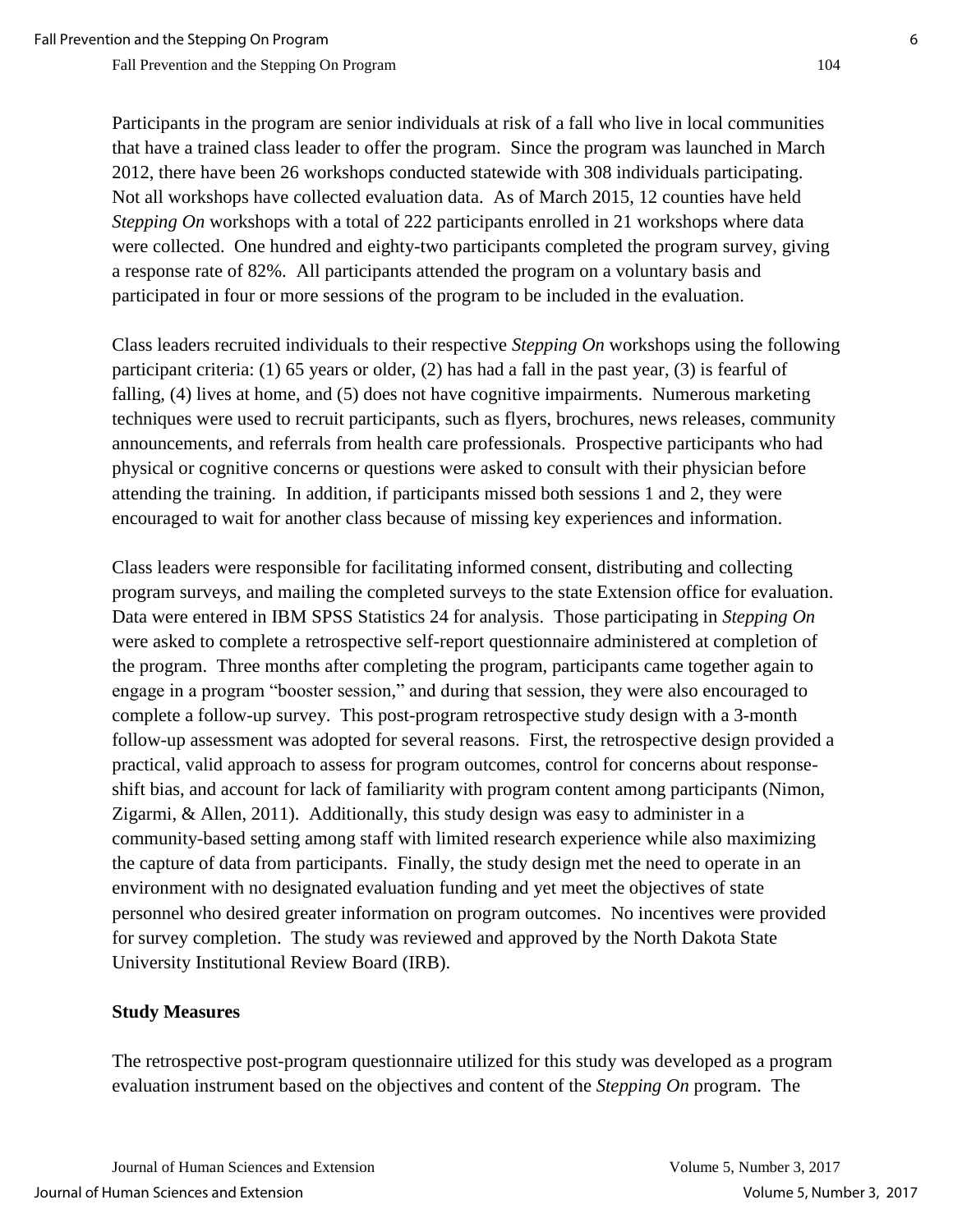developed measure offered a more substantial approach than the existing assessments which accompanied the program itself, which were limited to single-session assessments of program satisfaction. The questionnaire included 6 questions on demographic characteristics of participants, 5 questions on perceived value and impacts of the program (4 open-ended response questions), 7 questions focused on knowledge related to fall risk factors addressed in program content, and one question on prior fall experience. The follow-up survey repeated the question on fall experience (since the workshop) and included 9 questions on behavioral steps to minimize fall risks, and 4 questions on perceived value and impacts of the program after three months.

*Demographics*. Demographic characteristics assessed in the study included sex, age, race/ethnic background, family status, household population, and residential setting. Additional background information included workshop location and if the participant had experienced a fall in the last year, and if so, the cause of the fall. The information on cause of the fall was categorized based on a thematic analysis of data provided.

*Perceived program value and impacts.* Both the post-program and follow-up questionnaire included a single question assessing perceived program impact. In the first survey, perceived program impact was measured using a question that assessed participant learning on a 5-point scale from 1 (*nothing*) to 5 (*a lot*). The follow-up survey utilized a question that assessed fall risk reduction using a 5-point Likert scale from 1 (*not at all*) to 5 (*a great deal*). In addition, further impacts were assessed using open-ended questions on each survey that asked about most important things learned, planned behavior changes, and other feedback.

*Knowledge related to fall prevention.* Participant knowledge regarding risk factors related to fall prevention was measured using a retrospective self-report measure based on the content of *Stepping On*. Seven items using a 5-point Likert scale ranging from 1 (*low*) to 5 (*high*) were measured and included items such as "my understanding of how vision can influence the ability to get around safely" and "my understanding of the relation between medications and falls." These 7 items were grouped into a scale on fall prevention knowledge with a composite mean score. Cronbach's alpha for the scale was 0.91 at pre-test and 0.89 at post-test.

*Behavioral steps linked to fall prevention.* Behavioral actions taken by participants to minimize fall risk were measured at three months follow-up using a self-report mechanism. Nine items were included using a dichotomous *no* (0) or *yes* (1) response to each item. Sample items included whether participants "had a regular eye exam" or "practiced exercises routinely" in the three months following completion of the program.

*Qualitative participant feedback.* Participants were asked to share responses to the following questions: (1) Which of your behaviors are you most likely to change? (2) List the three most important things you learned in this workshop. (3) Other comments on the workshop.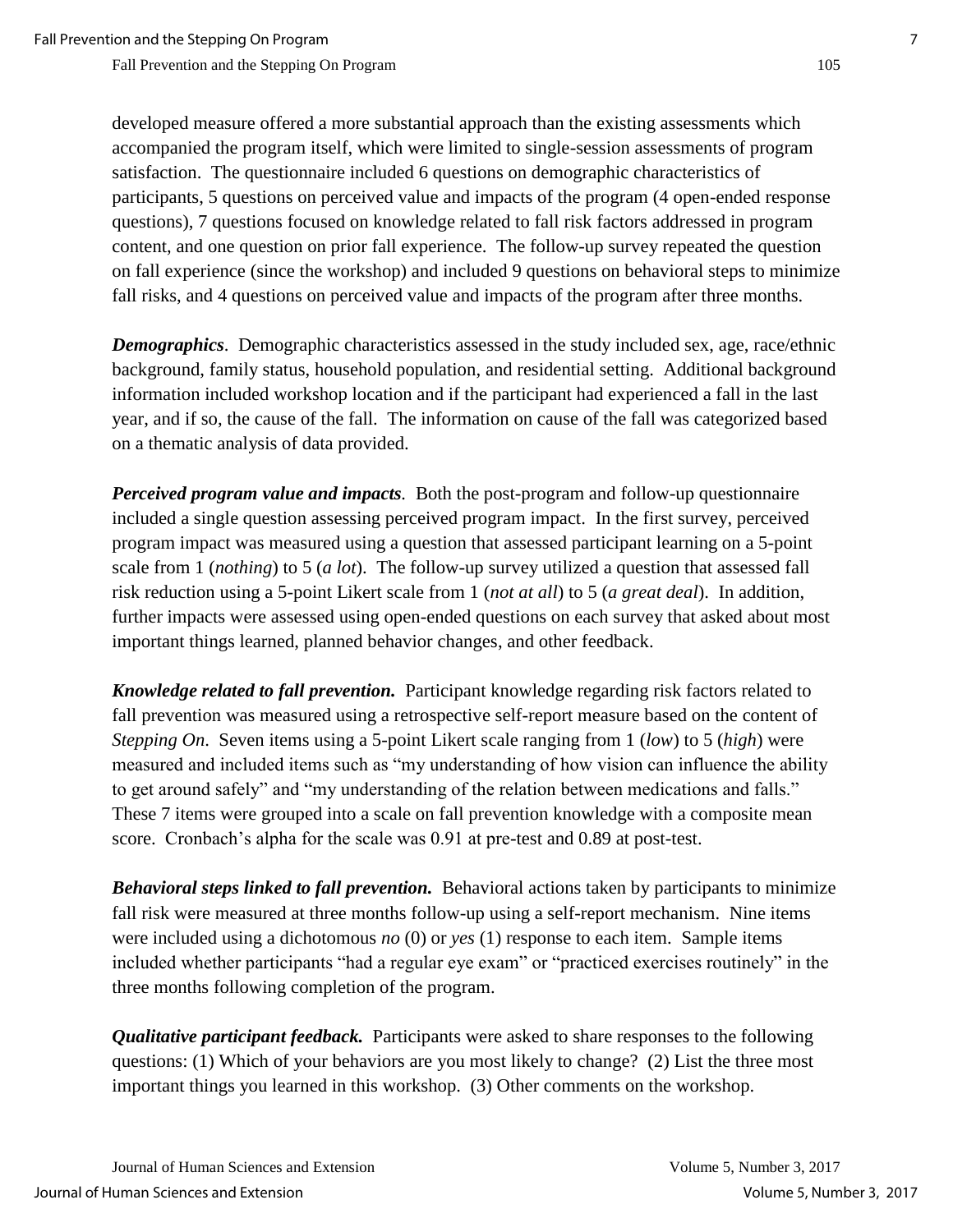# **Findings**

Findings highlight the views of older adult participants regarding the *Stepping On* program's value, perceptions of program impacts on knowledge and behavioral actions linked to fall prevention, and the influence of demographic variables on knowledge and feelings about program value.

# **Program Participants**

A total sample of 182 older adult participants completed the initial post-program questionnaire. Seventy-five percent of respondents were women, while 21% were men. The mean age was 76.72 years (SD = 10.1 years). The majority of respondents (90.7%) reported themselves as Caucasian, followed by American Indian or Alaska Native (2.2%) and Asian or Asian-American (1.6%). Forty-five percent of participants reported their family status as being widowed, followed by married (33%), divorced or separated (10.4%), and never married (6.6%). Among participants, 57.1% of respondents reported living alone, followed by living with one other person (36.3%), and living with two other persons (0.5%). Nearly half (46.7%) reported living in a city (or its suburbs), followed by a small town (37.9%), and a rural setting (10.4%) (Table 1). Seventy-two individuals also completed the follow-up survey (39.6% of overall sample).

| <b>Variable</b>        | $N\left(\frac{6}{6}\right)$ |
|------------------------|-----------------------------|
| <b>Gender</b>          |                             |
| Male                   | 38 (20.9)                   |
| Female                 | 136 (74.7)                  |
| No response            | 8(4.4)                      |
| Age                    |                             |
| Younger than 64        | 16(8.8)                     |
| 65 to 74               | 43(23.6)                    |
| 75 to 84               | 73 (40.1)                   |
| 85 and older           | 40(22)                      |
| No response            | 10(5.5)                     |
| Race                   |                             |
| White                  | 165(90.7)                   |
| Hispanic               | 1(0.5)                      |
| American Indian/Alaska | 4(2.2)                      |
| Native                 |                             |
| Asian                  | 3(1.6)                      |
| No response            | 9(4.9)                      |
| <b>Family Status</b>   |                             |
| Married                | 60(33)                      |
| Divorced/Separated     | 19 (10.4)                   |
| Widowed                | 81 (44.5)                   |
| Never Married          | 12(6.6)                     |
| No Response            | 10(5.5)                     |

*Table 1. Demographics Table for Pre- and Post-Evaluation (N = 182)*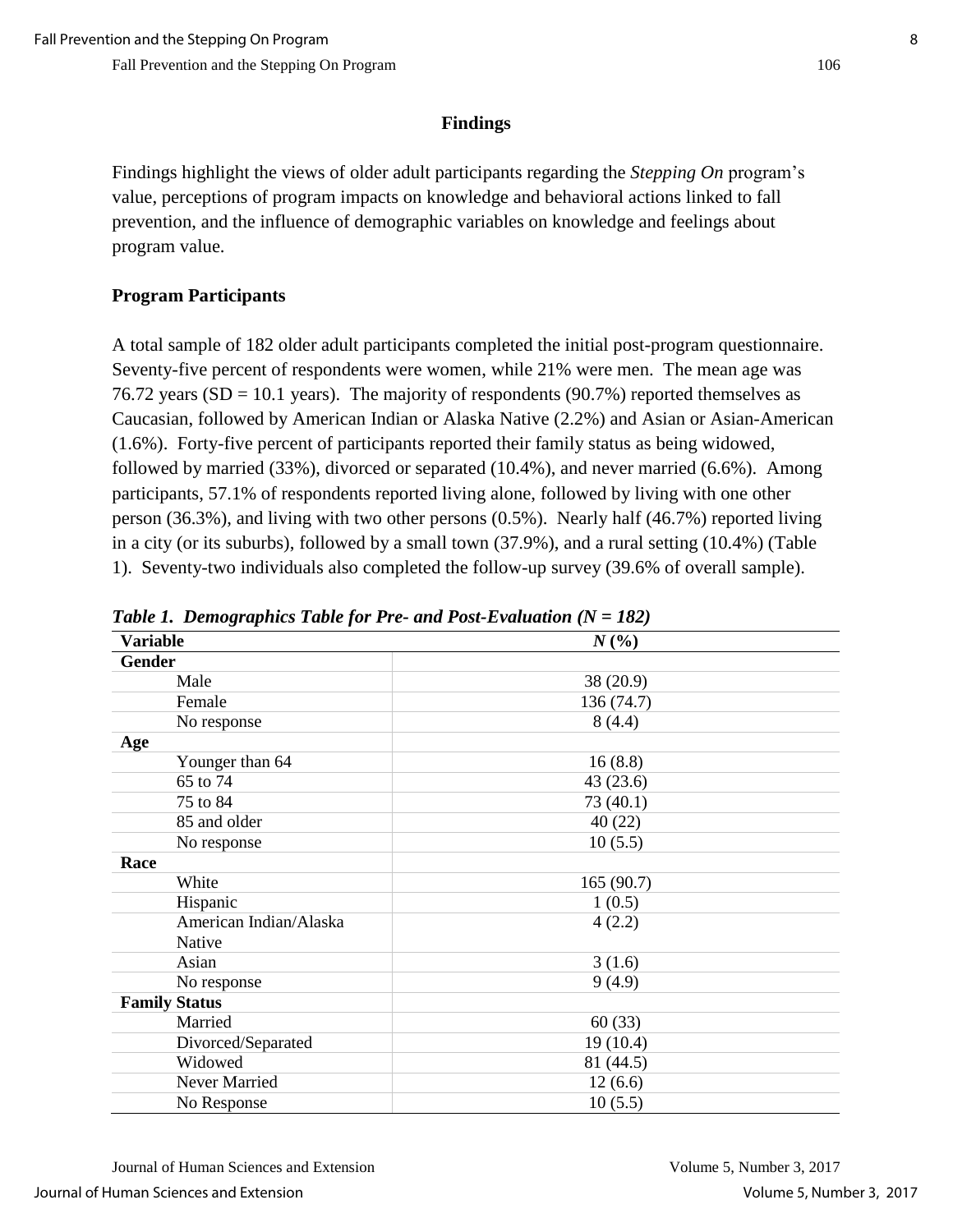| <b>Variable</b>             | $N($ %)   |
|-----------------------------|-----------|
| <b>Living Circumstances</b> |           |
| Lives alone                 | 104(57.1) |
| Lives with 1 person         | 66 (36.3) |
| Lives with $2+$ persons     | 1(0.5)    |
| No Response                 | 11(6)     |
| <b>Residence</b>            |           |
| City or city suburbs        | 85 (46.7) |
| Small town                  | 69 (37.9) |
| Rural                       | 19(10.4)  |
| No response                 | 9(4.9)    |

#### **Prior Fall Experience**

Participants were further asked if they had experienced a fall in the last year, and 46.2% of the older adults indicated "yes" (53.8% stated "no"). Of those who had experienced a fall, 23 identified it as being due to a missed step or stumble for varying reasons (29.1%), 14 said it was due to slipping on ice or snow (17.7%), 10 stated it was due to missing a step on stairs (12.6%), 8 noted it was due to a "balance" concern (10.1%), 7 due to tripping over an item (e.g., rug, chair) (8.9%), 7 said it was because of an uneven walking surface (8.9%), 5 indicated it was because of footwear issues (6.3%), 5 stated it was due to physical injuries (e.g., hurt ankle) (6.3%), and others noted dizziness or other issues that contributed to the fall (Table 2). The responses to this question were open-ended.

| <b>Identified Reason for Fall</b>                               | $\boldsymbol{N}$ | $\%$  |
|-----------------------------------------------------------------|------------------|-------|
| General misstep or stumble (being careless, feet tangled, etc.) | 23               | 29.1% |
| Slipping on ice or snow                                         | 14               | 17.7% |
| Missed a step on stairs                                         | 10               | 12.7% |
| <b>Balance difficulties</b>                                     | 8                | 10.1% |
| Tripping over item (e.g., rug, chair)                           |                  | 8.9%  |
| Uneven walking surface                                          |                  | 8.9%  |
| Footwear issues                                                 |                  | 6.3%  |
| Physical injury (e.g., hurt ankle, bad back)                    |                  | 6.3%  |

*Table 2. Fall Reasons for Older Adults in the Year Before Program Participation (N = 79)*

#### **Perceived Value of the Program**

Older adults participating in *Stepping On* expressed high levels of support for what they learned overall. They responded to a single-item question on a 5-point scale regarding how much they learned overall, and this variable showed a moderate amount of skewness, as assessed by the Shapiro-Wilk's test  $(p < .05)$ , though visual examination of the Normal Q-Q plot showed approximate normal distribution, so both the mean and median statistics are reported here. Participants indicated they gained much from what they learned in the session ( $M = 4.68$ ;  $SD =$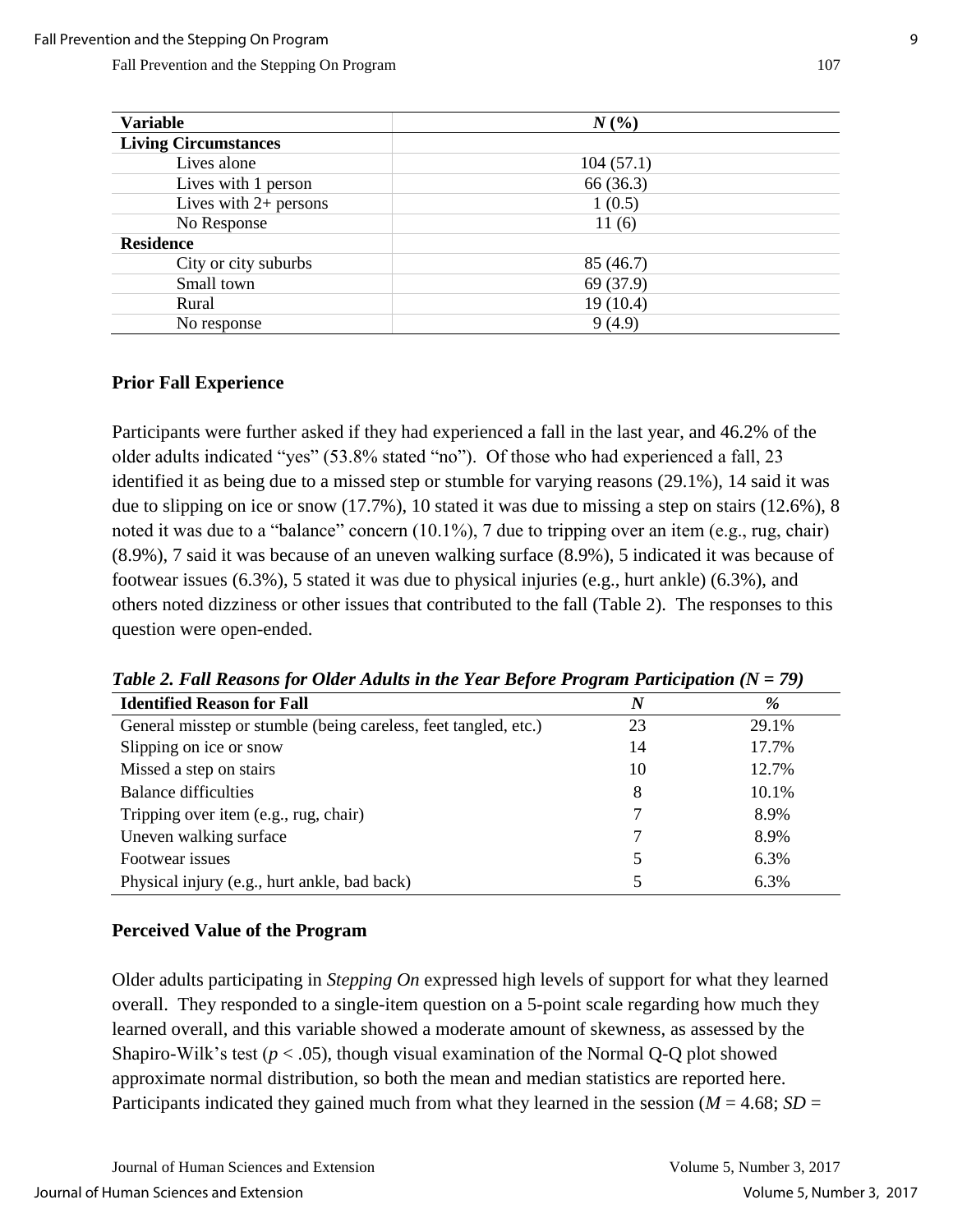0.58), with  $Mdn = 5$  ( $IQR = 4-5$ ). Thus, 73.7% of participants indicated they learned "a great deal" from their participation in the sessions, followed by those who felt they gained significant value (20.5%) and some value (5.8%) in what they learned.

Participant scores on the follow-up survey to an additional item on program value were not normally distributed, as assessed by the Shapiro-Wilk's test ( $p < .05$ ), but again visual examination of the Normal Q-Q plot suggested normal distribution. On this 5-point scale, older adults who responded felt that the program helped them to reduce their risk of falls very substantially ( $M = 4.07$ ;  $SD = 0.6$ ), with  $Mdn = 4$  ( $IQR = 4 - 4$ ). In their responses, 88.4% of participants stated that they felt the program helped to reduce their fall risk "very much" or "a great deal," while an additional 10.1% felt that it helped "to some extent."

#### **Perceived Program Impacts on Knowledge Related to Fall Prevention**

Older adults in the *Stepping On* program were asked to complete a retrospective assessment of their specific knowledge related to risk factors influencing falls following program completion. These areas of knowledge are linked with specific fall risk factors that can be addressed or modified by adult learners after the program experience. By assessing the older adults' perceptions of their knowledge levels both prior to and following the program, it is then possible to gain further insight into how their experience in the program may have impacted their knowledge gain. Participants responded to seven items on a 5-point Likert scale with response options ranging from 1 (*low*) to 5 (*high*). The average mean knowledge scores on each item from "before participation" were compared with the scores from "now, after participation," making it possible to do a statistical comparison of the differences in knowledge level before and after program participation. Steps were first taken to assess whether the data met the statistical assumptions associated with this type of analysis. First, no significant outliers were discovered in the difference scores between the paired observations for each variable. Also, the difference scores on each item for the pre- and post-program ratings were calculated and were approximately normally distributed, as assessed by visual inspection of the Normal Q-Q Plot. Thus, since assumptions were met and it is a robust test statistic, a paired sample *t*-test analysis was conducted to perform the comparisons and examine whether the program had any impact on participant knowledge levels regarding fall risk factors.

The study findings indicate that participants described largely positive impacts as a result of participating in the *Stepping On* program. Table 3 includes the average mean knowledge scores and standard deviations before and following the program, as well as mean score differences, *t*test findings, and effect sizes. A set of paired sample *t*-test analyses showed substantial increases in participant knowledge of fall risk factors for each item measured and each of the before-andafter mean comparisons was significant ( $p < .05$ ). The mean scores for self-reported knowledge levels of fall risk factors after participation thus increased significantly versus the mean scores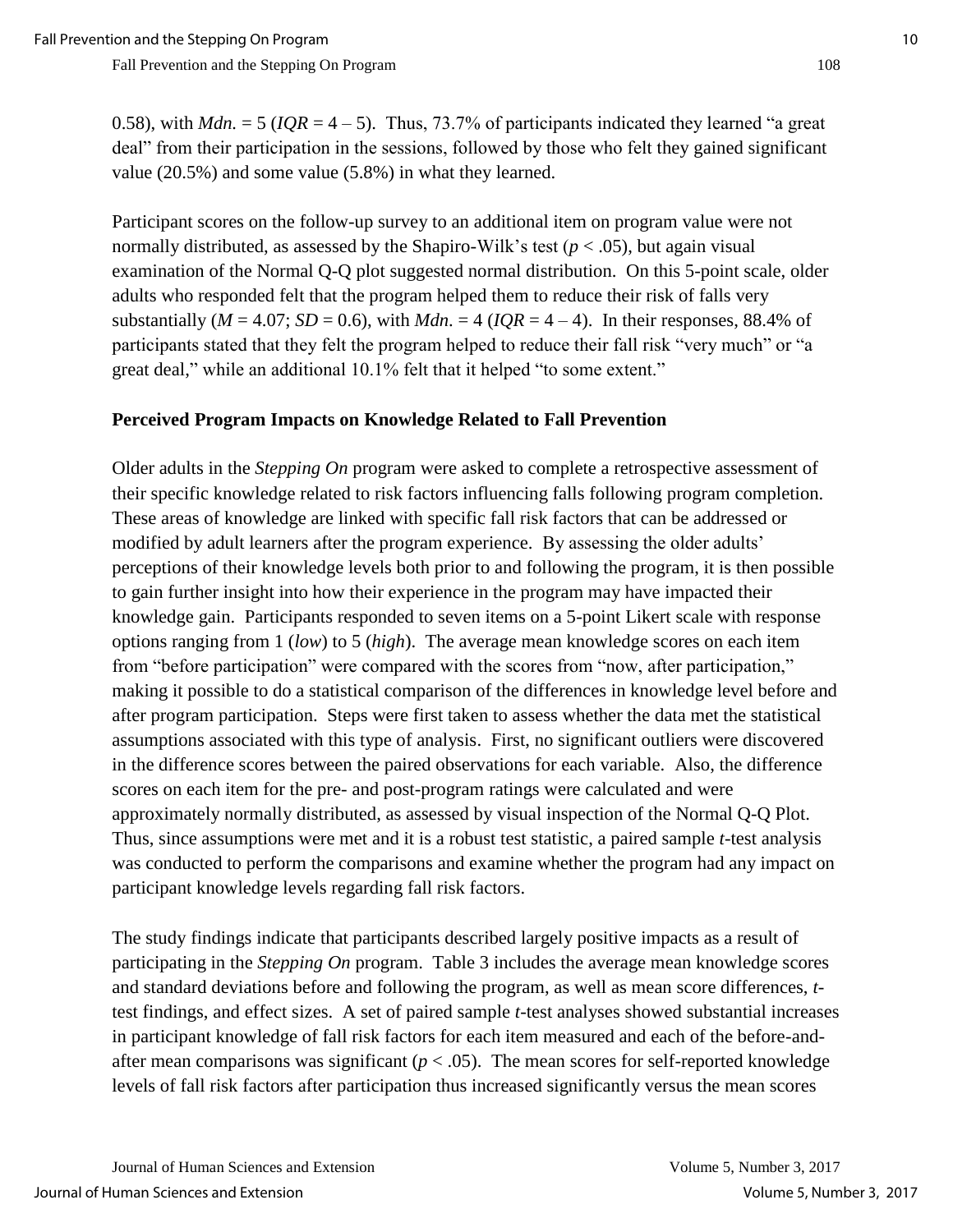for knowledge levels before the program. Following the program, participants felt much more knowledgeable about vision and falls, balance, home safety hazards, safe footwear, and other fall risk issues (Table 3). The largest gains occurred in participant awareness of the importance of balance and strength exercises for fall prevention ( $M = 2.79$  before program versus  $M = 4.75$ after program) and confidence in understanding how to apply safe movement strategies to avoid falls ( $M = 2.89$  before program versus  $M = 4.60$  after program). Effect sizes were calculated using Cohen's *d* and indicated large program effects on knowledge gain ranging from 2.10 to 2.68.

|                                                              | o<br><b>Before</b><br>Participation |      | Now, After<br>Participation |           |     |          |                  |                           |                             |
|--------------------------------------------------------------|-------------------------------------|------|-----------------------------|-----------|-----|----------|------------------|---------------------------|-----------------------------|
| <b>Knowledge</b><br><b>Item</b>                              | $\boldsymbol{M}$                    | SD   | $\boldsymbol{M}$            | <b>SD</b> | df  | t        | $\boldsymbol{N}$ | <b>Mean</b><br>difference | Cohen's<br>$\boldsymbol{d}$ |
| Importance<br>of vision and<br>falls                         | 3.06                                | 1.08 | 4.61                        | .60       | 152 | $-17.50$ | 153              | $1.56*$                   | 2.13                        |
| Importance<br>of exercises<br>and falls                      | 2.79                                | 1.03 | 4.75                        | .58       | 158 | $-22.83$ | 159              | $1.97*$                   | 2.68                        |
| Awareness<br>of hazards at<br>home                           | 3.01                                | 1.12 | 4.67                        | .61       | 157 | $-18.49$ | 158              | $1.66*$                   | 2.23                        |
| Safe<br>footwear<br>and falls                                | 3.18                                | 1.03 | 4.72                        | .49       | 157 | $-17.89$ | 158              | $1.54*$                   | 2.18                        |
| Applying<br>safety<br>strategies                             | 2.89                                | 1.00 | 4.60                        | .60       | 157 | $-19.91$ | 158              | $1.72*$                   | 2.32                        |
| Relation of<br>medication<br>and falls                       | 3.03                                | 1.11 | 4.64                        | .62       | 158 | $-18.34$ | 159              | $1.60*$                   | 2.21                        |
| Bone health<br>and falls<br>$\lambda = \lambda \Delta \zeta$ | 3.19                                | 1.09 | 4.67                        | .61       | 158 | $-17.38$ | 159              | 1.48*                     | 2.09                        |

*Table 3. Differences in Knowledge of Fall Risk Scores Before and After Participation in the Stepping On Program*

\**p* < .05

# **Behavioral Actions Linked to Fall Prevention**

Following involvement in *Stepping On*, older adults were given a follow-up survey three months later and answered 9 *yes/no* questions regarding behavioral steps linked to fall prevention. A simple frequency analysis was conducted to determine the proportion of participating adults who pursued specific behaviors associated with fall prevention following the program. Participants were not asked about these behaviors before the program so there is no baseline for comparing participant actions; however, the findings reported provide insight into how participants followed up on specific behavioral steps.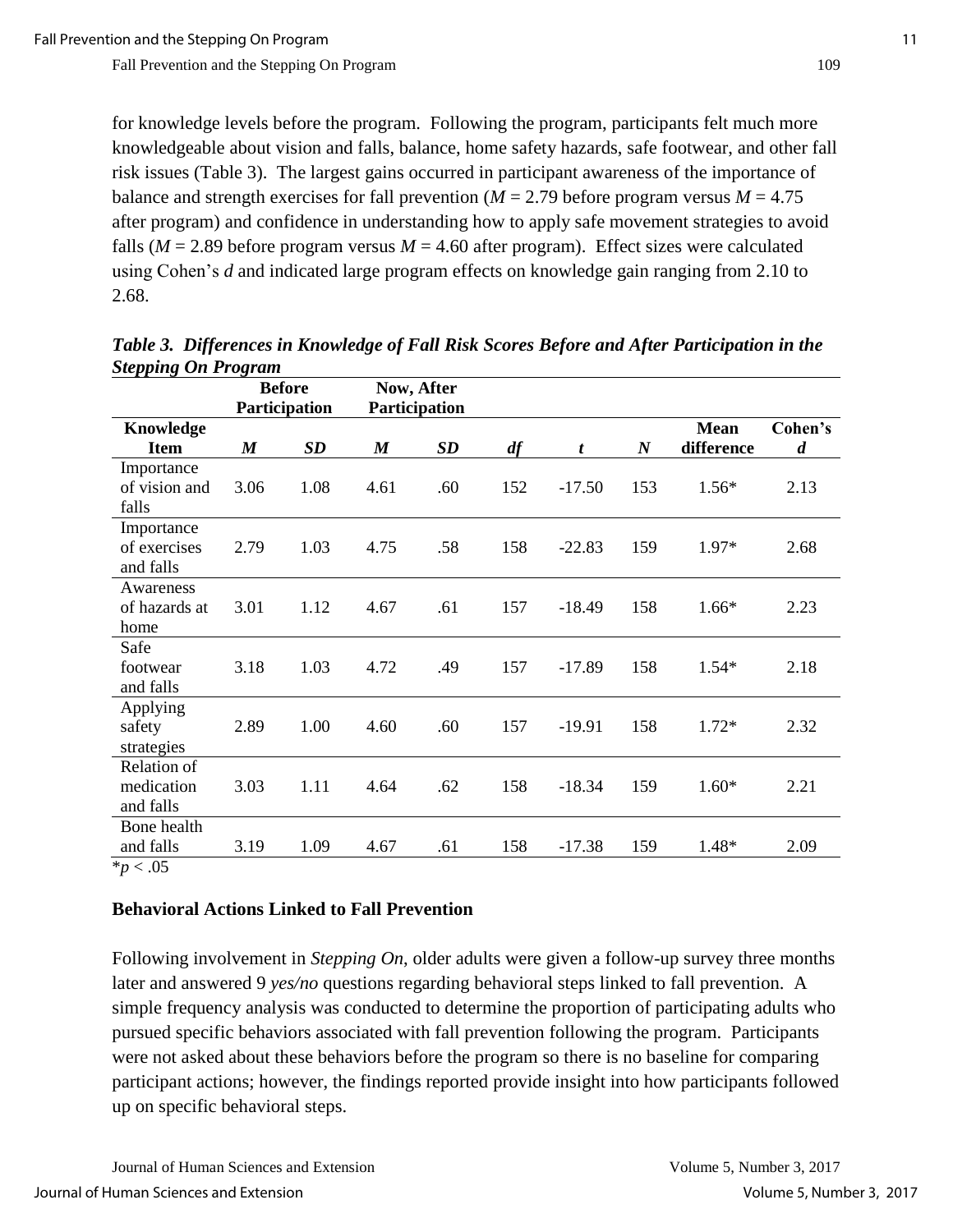Figure 1 highlights behavioral steps linked to fall prevention taken by participating older adults. Among those who completed the follow-up survey  $(N = 72)$ , 69.4% reported having had a regular eye exam, and 58% indicated that they had talked with a vision expert about improving their vision. With respect to exercise, 66.7% of participants noted that they had been practicing exercises taught in the class routinely. Participants responded strongly to the topic of home safety hazards, with 95.8% of the adults stating that they had assessed their home environment for safety hazards, and 87.3% indicating they had made adaptations or adjustments to reduce home safety hazards linked to falls. Eighty-four percent of respondents said that they considered safety features in choosing footwear since the workshop. The highest percentage of adults taking specific actions related to mobility approaches, with 100% of the adults declaring that they practiced safe mobility techniques following program involvement. Finally, 70% of participants had learned more about the possible side effects of medications, while 81% of the adults calculated and made adjustments to their intake of vitamin D and calcium if it was needed.

In the three months since the workshop, 21.1% of older adults indicated that they had experienced a fall. This finding was less than half of the percentage that had fallen in the year prior to the workshop. Among those who fell, the primary reasons cited were ice or snow, loss of balance, lack of attention, or a home safety issue. Although the percentage of participants who fell in the three month period (21.1%) cannot be directly compared to the percentage who fell in the year prior to the workshop (46.2%) since those who responded following the workshop were a subset of participants and the time periods were different, the contrast is interesting to consider and further exploration of this outcome would be recommended.



#### *Figure 1. Behavioral Steps Linked to Fall Prevention*

*Note: N* for each item is available from the authors.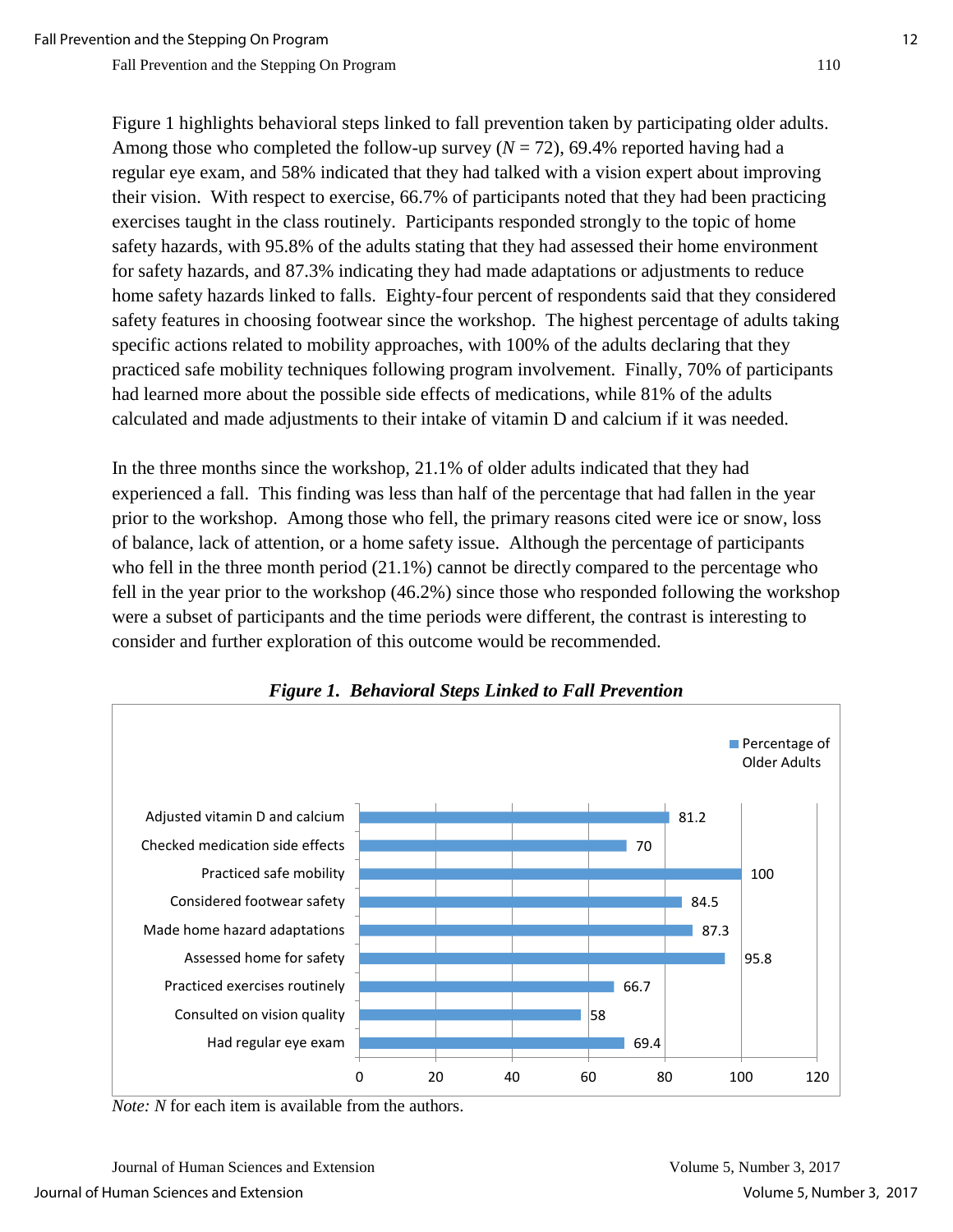#### **Demographic Influences on Participant Learning**

Another question of interest for this study was whether participant learning about fall prevention was associated with any of the demographic variables assessed in the study. The demographic items examined as independent variables in this analysis were gender, age, family status, number of persons in the household, residential location, and whether the person experienced a fall in the last year. Two dependent variables, a single-item measure of overall participant learning and a composite measure of the participant's gain in fall prevention knowledge, were utilized in the statistical analysis. The measure of knowledge gain regarding fall prevention was calculated as a composite mean score of the difference between pre- and post-workshop knowledge scores on 7 items pertaining to fall risk. This measure showed approximately normal distribution based on visual inspection of the Normal Q-Q Plot. A series of statistical analyses using analysis of variance (ANOVA) were conducted to explore the influence of each demographic independent variable on participant responses to the program.

Independent variables that were dichotomous included gender, number of persons in the household (alone versus two or more persons), and experience of a fall in the last year (no or yes). Age included four categories (ages 30 to 64; ages 65 to 74; ages 75 to 84; and age 85 or over). Participant family status included three categories (married; widowed; and divorced, separated or never married). Finally, residential location also included three categories (rural, small town, and city). The significance level for *p* was set at .05 for the statistical analyses. The first set of analyses used ANOVA to assess whether the identified demographic variables had any meaningful association with overall participant learning. No statistically significant relationship was identified between participant gender, age, family status, number of persons in the household, residential location, or fall experience in the past year to the measure of overall participant learning. In other words, the analyses suggest that these particular variables do not significantly influence how participants rate their overall learning after participation in the *Stepping On* program.

Additionally, a series of ANOVAs were calculated for each independent variable in relation to the dependent variable of participant knowledge gain related to fall prevention. Again, there were no statistically significant associations that emerged between participant knowledge gain and any of the demographic variables noted above that were used in the analysis. Thus, the amount of knowledge that participants perceive they gain following program participation does not seem to vary significantly due to gender, age, number of persons in the household, previous fall experience, or any of the other factors assessed.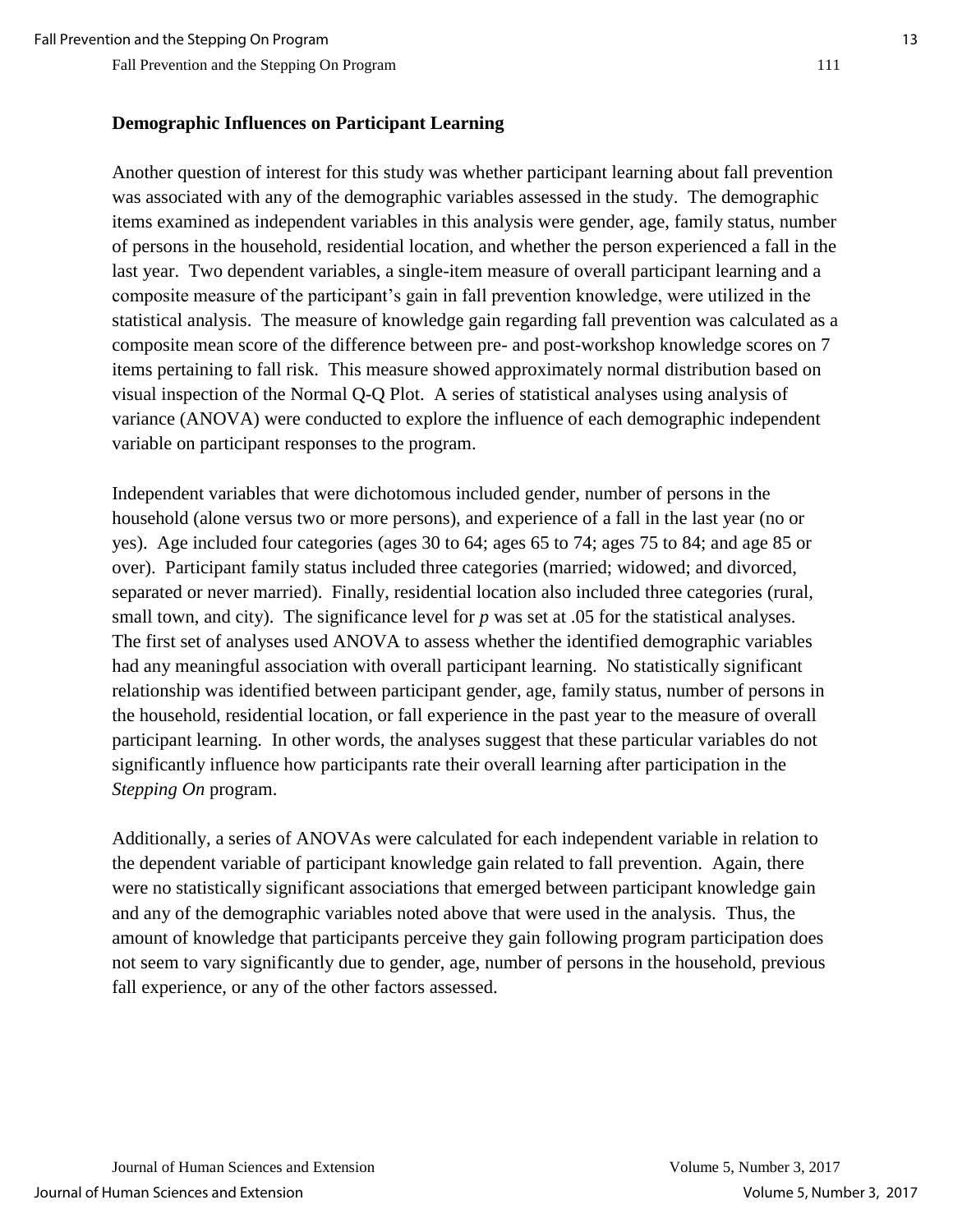### **Qualitative Responses to the Program by Older Adults**

Participants were asked to respond to a brief series of open-ended questions at the end of the program. These responses were grouped for each question and analyzed for key themes that emerged in the answers.

*Behavioral changes most likely to be made.* Participants identified three or four behavioral steps as most likely to change. First, participants indicated they were most likely to continue or increase the balance and strength exercises learned in the program, as well as walk more in general to increase strength. One participant stated, *"I will continue exercises because I feel I am safer since I started."* Another behavior change many participants stated they were likely to make was to practice safe mobility techniques. Specific mobility actions shared by participants included walking heel-to-toe, scanning ahead when walking, and being aware of uneven surfaces so as to avoid falls. Finally, doing things more slowly and cautiously, and addressing home safety issues were additional steps participants were likely to take to reduce the risk of falls.

*Important concepts learned in the program.* Participants were asked a question about the most important things learned both at the immediate end of the program and three months after the program. At the end of the program, the participants overall cited the topics of exercise and safe mobility techniques as the areas of most significant learning. Two other areas mentioned frequently by participants were medications and home safety.

Responses to the follow-up survey three months later showed consistency. Again, the most frequently cited topic by participants was safe mobility techniques and included comments, such as (1) how to stand from a sitting position, (2) how to get up from a fall, and (3) getting in and out of a car safely. Another area mentioned by participants was exercises, including comments about the importance of practicing exercises routinely to maintain improvements in strength and balance. Further, home safety was a frequently stated topic, including comments about improving the safety of their homes and being constantly aware of potential hazards.

*General comments on the workshop.* Overall, the comments were very positive with three themes emerging: (1) Participants perceived the workshop to be a valuable learning experience, (2) The workshop leaders and guest experts contributed greatly to workshop effectiveness, and (3) The small group format contributed positively to participants' experience. The following quotes represent participant responses:

- *"This was a wonderful workshop and I recommend it to other people. My balance has improved."*
- *"The time was well spent and topics were of value to me to preserve my health and mobility."*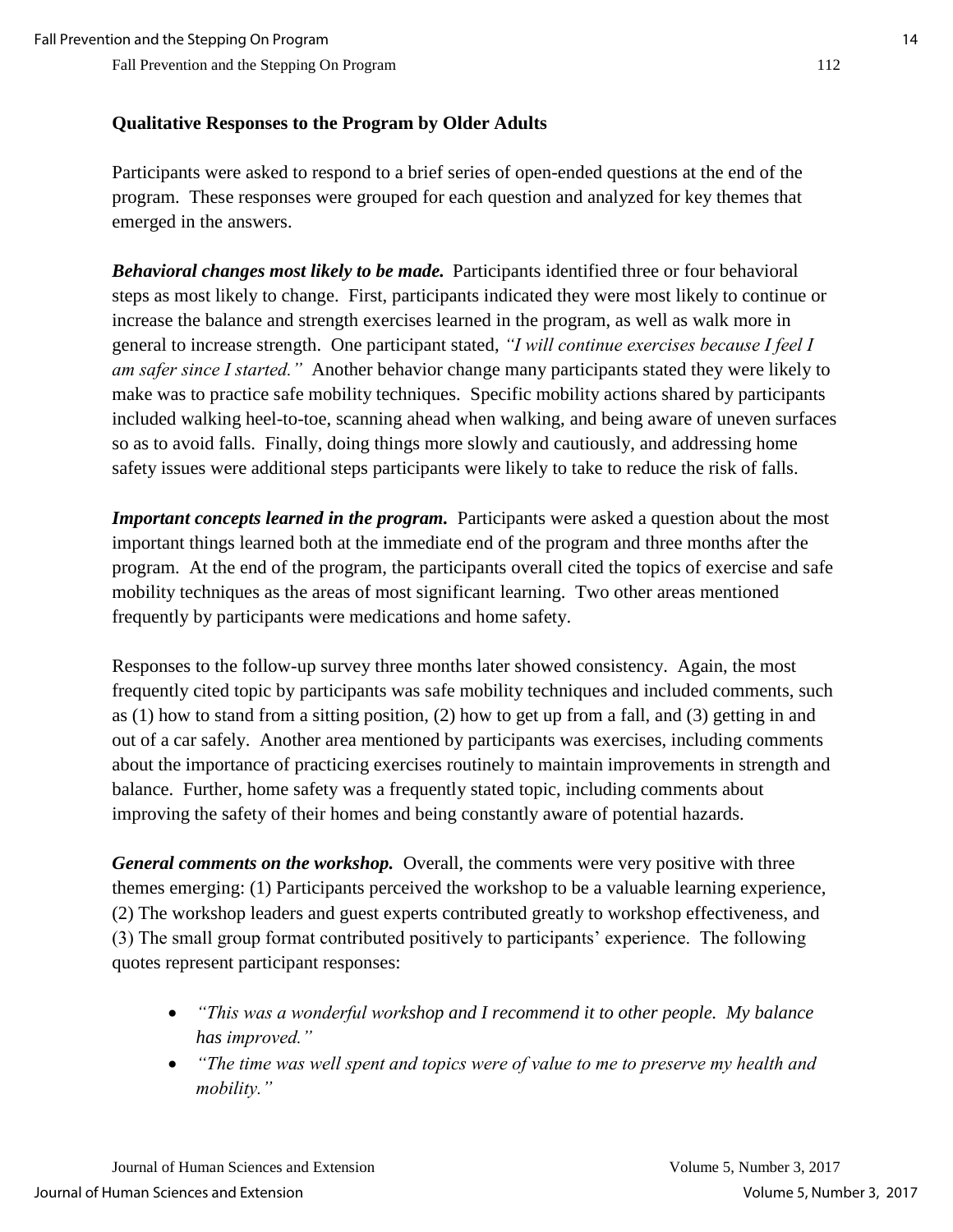- *"A program such as this one gives me courage to keep living my life."*
- *"Presenters were excellent, encouraging, and professional."*
- *"Great class, great leaders, great environment, highly recommend this class!"*
- *"We had the right number of people to have good discussion."*
- *"Nice to hear other participants' comments, socializing was nice, too!"*

### **Discussion**

Fall-related injuries among older adults are a major public health concern due to the impacts on older adult health and quality of life and the direct costs to the health care system. However, falls are largely preventable, and state and federal entities are providing resources and funding to recognize and implement evidence-based fall prevention programs at the community level. This study suggests the *Stepping On* program has significant and positive benefits for participants in a community-based setting.

The findings from this study originated from the initial two years of implementation of the program. At the time this project originated in 2012, only one other published study on the program existed, thus comparative information based on research was very limited. We provide a brief review of findings from this study and linkages with other research on the *Stepping On*  program that has been published recently.

In this study, 46.2% of participants at baseline indicated they had fallen in the previous year, while 65.3% indicated a fall in the previous year in the original Clemson et al. study (2004). No other study on the program has identified fall reasons for older adults based on our review, yet the "fall reasons" were identified and included in this study (see Table 2). Since the reasons for falling can include a number of factors ranging from personal injury such as a hurt ankle (physical) to slipping on ice (environmental), we suggest it can be helpful to know such information for purposes of targeting prevention strategies to fall sources that individuals encounter. Only one out of five (21.1%) participants who responded to the follow-up survey at three months had fallen during that time period, suggesting a possible reduction in falls, but this finding needs further study with more careful assessment and a longer time frame for follow-up.

Fall self-efficacy, which essentially measures a person's confidence related to fall risk, has been measured in some of the existing research on this program. Past results indicated that program participants maintained confidence or had only slight reductions in their fall self-efficacy, while nonprogram participants showed declines in their fall self-efficacy after a year (Anderson et al., 2013; Clemson et al., 2004), although the most recent study showed a slight but significant increase in fear of falling (Peterson et al., 2015). Anderson et al. (2013) utilized a researcherdeveloped measure of fall-related confidence and reported that participants self-reported increased levels of confidence in preventing a fall. Similarly, at three months follow-up, nine out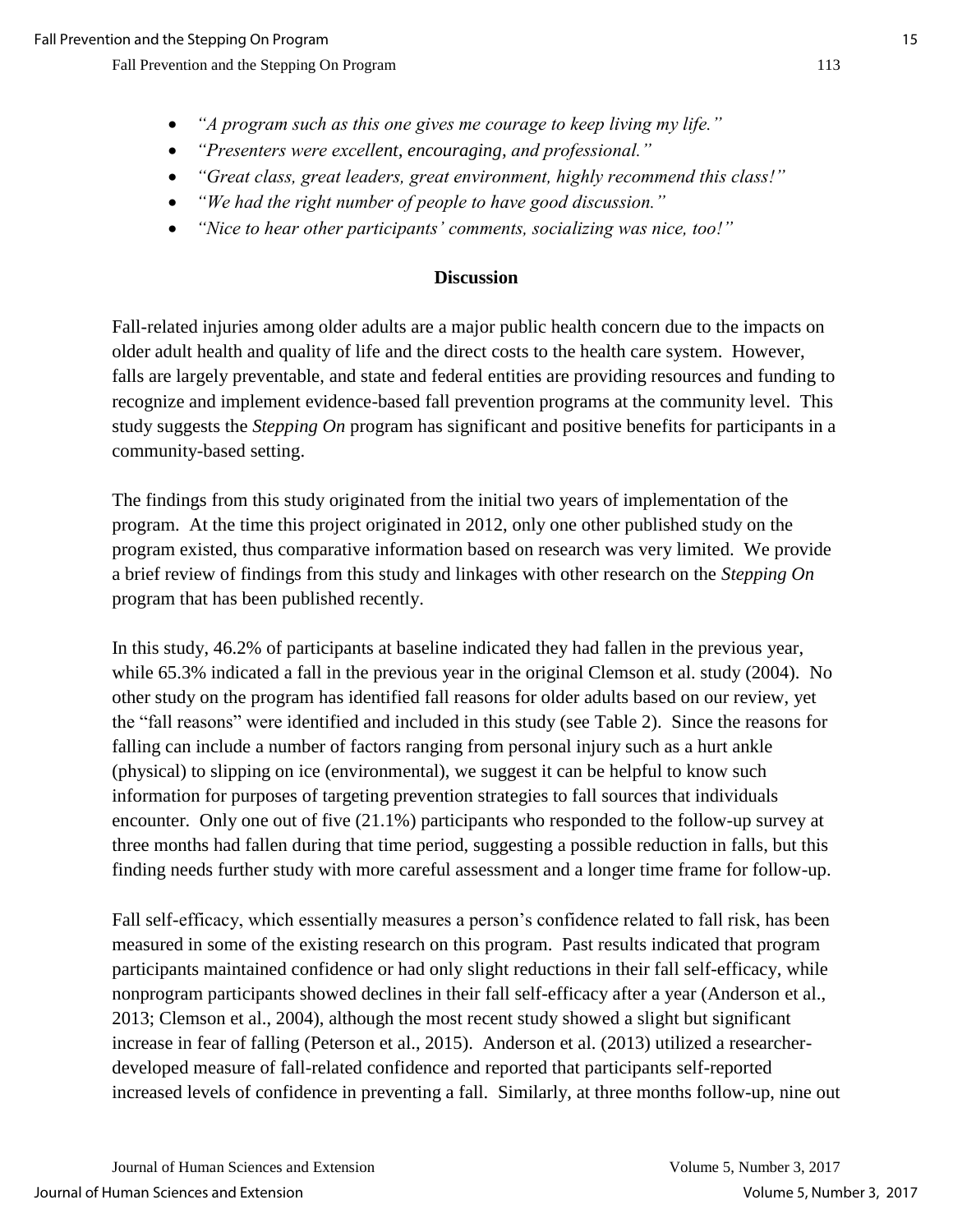of ten participants in our study reported that they strongly felt the program had helped them to reduce their fall risk.

Participant use of fall-related prevention behaviors is another variable that research on the *Stepping On* program has included. In three existing studies, researchers found small but significant increases in the use of fall prevention safety behaviors by program participants (Anderson et al., 2013; Clemson et al., 2004; Peterson et al., 2015). In our study, though there was no baseline measure (similar to Clemson et al., 2004) of fall-related prevention behavior, participants at three months follow-up reported engaging in a wide array of safety behaviors related to fall prevention (e.g., routinely practicing their exercises [66.7%]; see Figure 1). Though only 43 percent of our participants completed the follow-up survey, the findings that exist are encouraging and confirm previous studies that show positive effects on fall-related prevention behaviors. Our study adds to this information by demonstrating that similar results can occur when the program is implemented in a community setting by Extension staff and other local partners.

Among the unique outcomes studied in this project that have not been examined in previous research on the *Stepping On* program, we included measures of fall prevention knowledge, perceived value of the program, and variations by selected demographic factors. Qualitative feedback from participants was also reported in this research study, which has not been included in previous studies. The study findings indicate the program has made a positive impact in the level of knowledge related to fall risk factors and prevention and in the substantial followthrough on behavioral steps designed to minimize fall risk. As it has been suggested that increasing participant knowledge of fall risk and prevention behaviors is a core program objective, we felt it curious that it has not been examined previously, but this study does show that the program has positive impacts in this area. Another important finding from the study showed overall participant learning and participants' perceived knowledge gain following program completion were not significantly influenced by participant gender, age, family status, number of persons in the household, residential location, or fall experience in the past year. This pattern suggests *Stepping On* is an appropriate and effective intervention approach for a large portion of community-dwelling older adults. The qualitative participant feedback also revealed the program to be a valuable learning experience, with key elements such as the small group format and use of guest experts contributing positively to the participants' experience.

While findings associated with this program evaluation are encouraging, the limitations in this study should also be mentioned. The sample population was not highly diverse, consisting of mostly Caucasian, older women, though there was variation across family status, residential location, and other factors. Therefore, further research with a broader cross section of the population will be necessary to assess whether outcomes are similar with other segments of the older adult population. Also, using a retrospective post-then-pre design has received some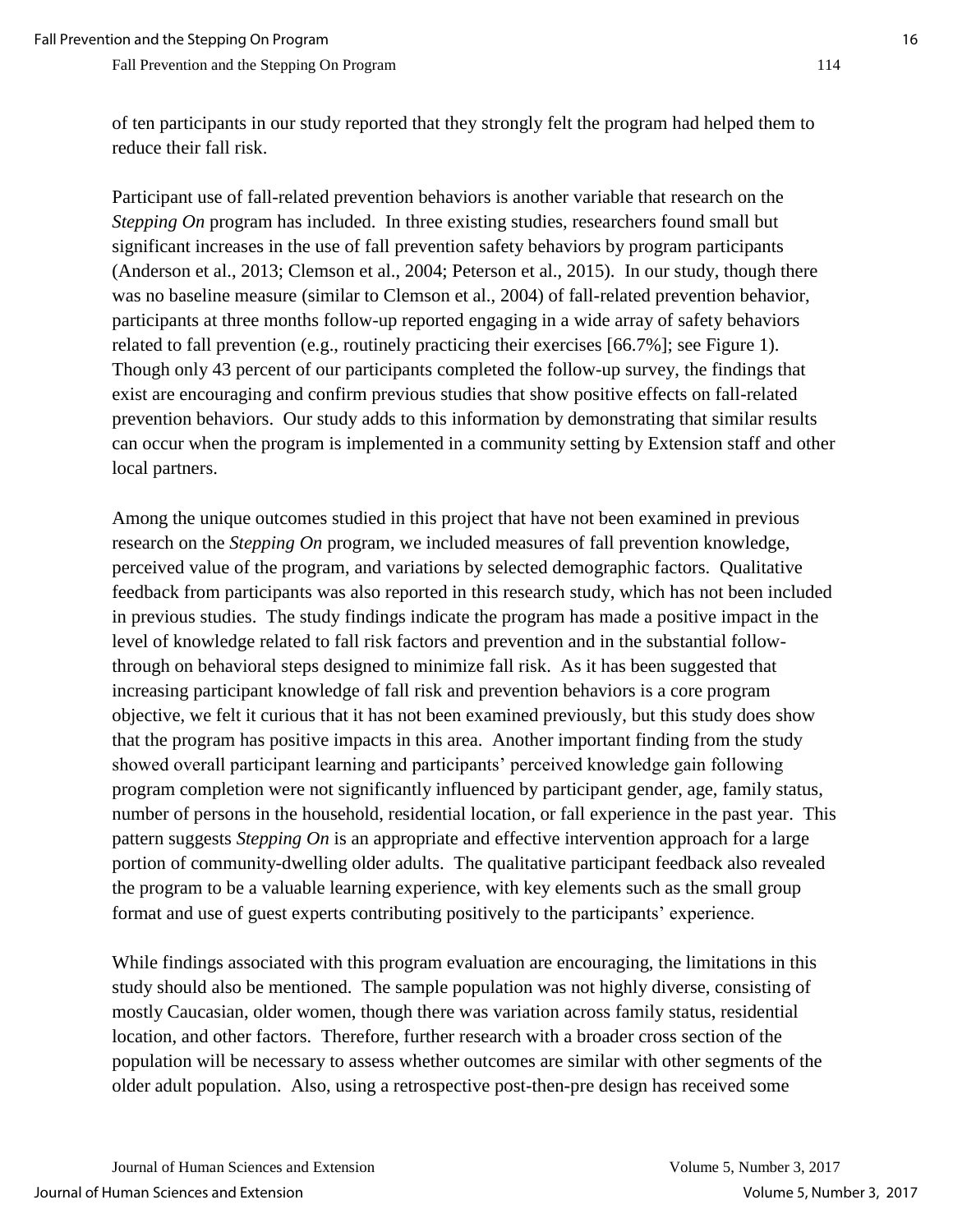critique, so further assessment using other research methods is recommended. There was no baseline measure of specific behaviors associated with falls prevention obtained before the program to compare to participant actions taken after completing the program. However, the follow-up survey findings seem to indicate the *Stepping On* program is having a positive impact on participants taking behavioral actions linked to fall prevention. Finally, the response to the three-month follow-up survey was fairly limited, and it may be that those who responded were those participants who were more likely to engage in fall prevention behaviors.

# **Implications and Applications**

The overall positive evaluation of *Stepping On* should serve as a motivational influence for current class leaders and their sponsoring organizations to continue offering the workshops in their respective communities. In addition, other organizations evaluating the possibility of offering *Stepping On* as a new program in their communities may benefit from the availability of such findings to use in their decision-making processes. As the *Stepping On* program continues to grow, falls-related injuries and deaths should be monitored to determine the statewide impact of this program. A few implications for Extension and community settings are discussed, as well as implications for research and programming generally with regard to this program.

# **Implications for Extension and Community Settings**

To launch the program's implementation, the Extension Service was approached as a key partner when the state health department sought to implement a fall prevention program statewide. After the implementation phase began, the Extension Service was further identified as an entity that could assist with the challenging process of program evaluation and reporting on a limited budget. Within the state, this initial evaluation data will be relevant in showing results and developing new partnerships to grow the *Stepping On* program, which in turn can result in increased participant enrollment, an increased number of workshops offered, and an increased number of counties offering the program. The goal should be to build stronger relationships between clinical and community-based settings, fostering a more coordinated approach to falls prevention in the state. As these next steps are taken, we hope to adapt the evaluation and use a more rigorous approach to examine the longer-term impacts of *Stepping On*.

The findings of the project should also be useful to Extension Service personnel interested in implementing a falls prevention program, such as *Stepping On*, by better understanding potential opportunities and challenges. Establishing a strong set of partnerships was a key factor to the program being launched and delivered effectively, allowing for the leveraging of resources such as time, expertise, and funds. The local health department agency had grant funding for training of class leaders, which covered the registration fees and travel costs for participants. Easing the financial burden for participants (including Extension staff) and their sponsoring organizations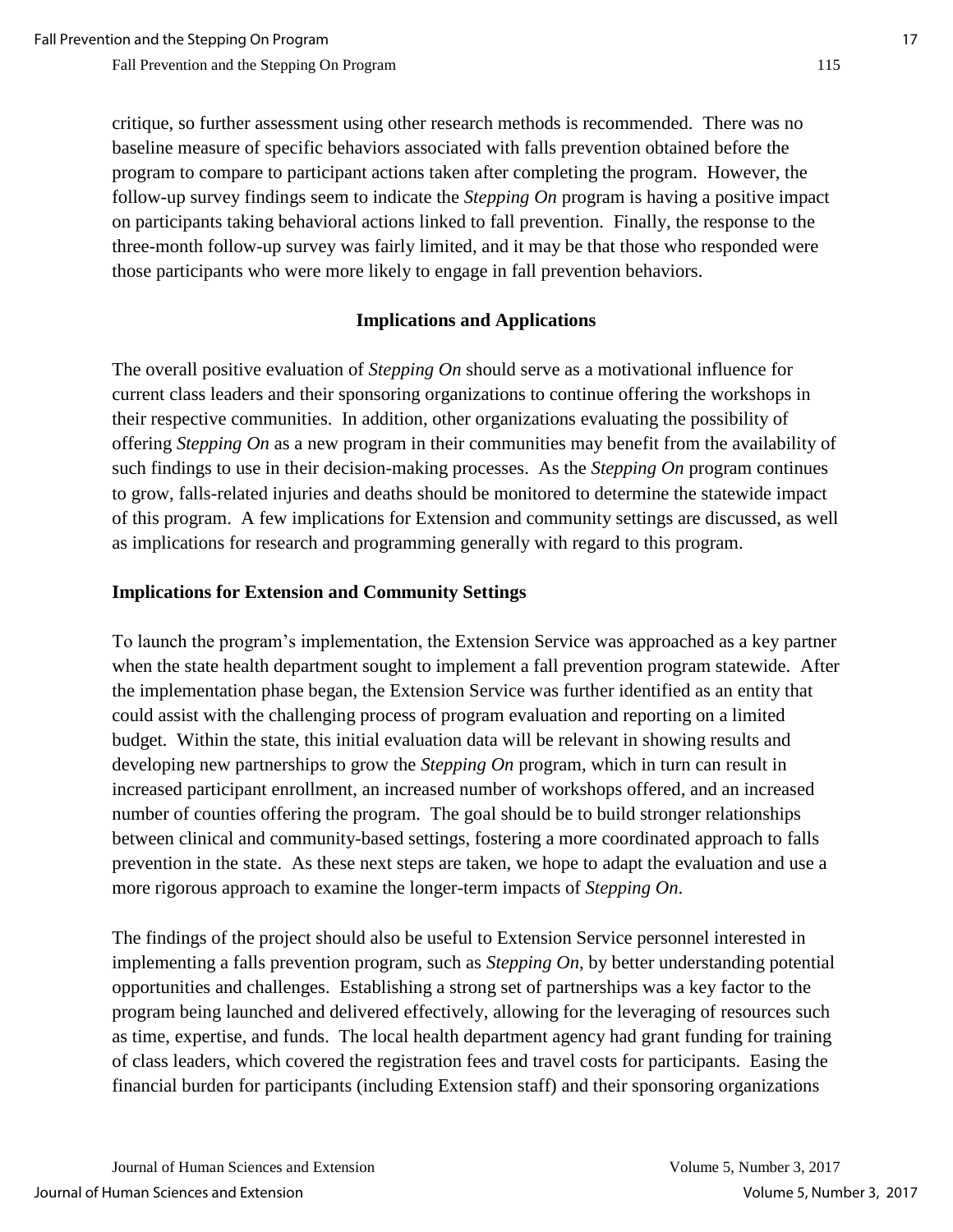was a necessary motivational approach to encourage involvement in this new program. Each entity brought resources to the partnership for implementing the program. The state health department also held the program license and was responsible for overall program administration. The Extension Service was able to provide program evaluation and the educational expertise and geographical reach of county Extension agents who became trained as class leaders. Local Extension agents formed new partnerships with local health and senior service providers to co-deliver the workshops. These local partnerships helped ease the time burden involved in delivering the workshops and also opened the door for new collaborative initiatives. In a rural state with many counties having a higher percentage of elderly residents, the *Stepping On* program has garnered the interest and support of key community leaders and funders, such as county commissioners.

The Extension Service was asked to design an evaluation approach quickly after the program launched. The use of a retrospective study design for program evaluation may fit well with requirements for program evaluation and reporting that are common in the Extension setting. Additionally, it also seems to provide a good "fit" with the resources and abilities of Extension and other programming staff working at a practice level or program operations level in the local community context. Though there are challenges, it seems possible to both implement a fall prevention program with Extension support and collect information that will be useful for evaluation and reporting as needed.

#### **Implications for Fall Prevention Research and Programs**

Findings from this study that merit additional consideration and exploration with regard to application and interventions related to fall prevention include the following:

- It is possible to implement an evidence-based fall prevention program, such as *Stepping On*, in a community-based setting with older adults. The ability to support such a program is furthered by developing local partnerships with adult-serving entities, cooperative local government, and educational institutions such as Cooperative Extension.
- In this study, nearly half of older adults had experienced a fall in the previous year due to a variety of reasons. Assessing fall experience and the reasons for such incidents can inform the context in which such a program is implemented and provide focus for discussion during sessions of the program so that key fall risks are addressed.
- Participants expressed high levels of satisfaction with the program and selected elements such as small group discussion and presentations by guest experts in each topic area. These elements are part of the evidence-based model for *Stepping On*, and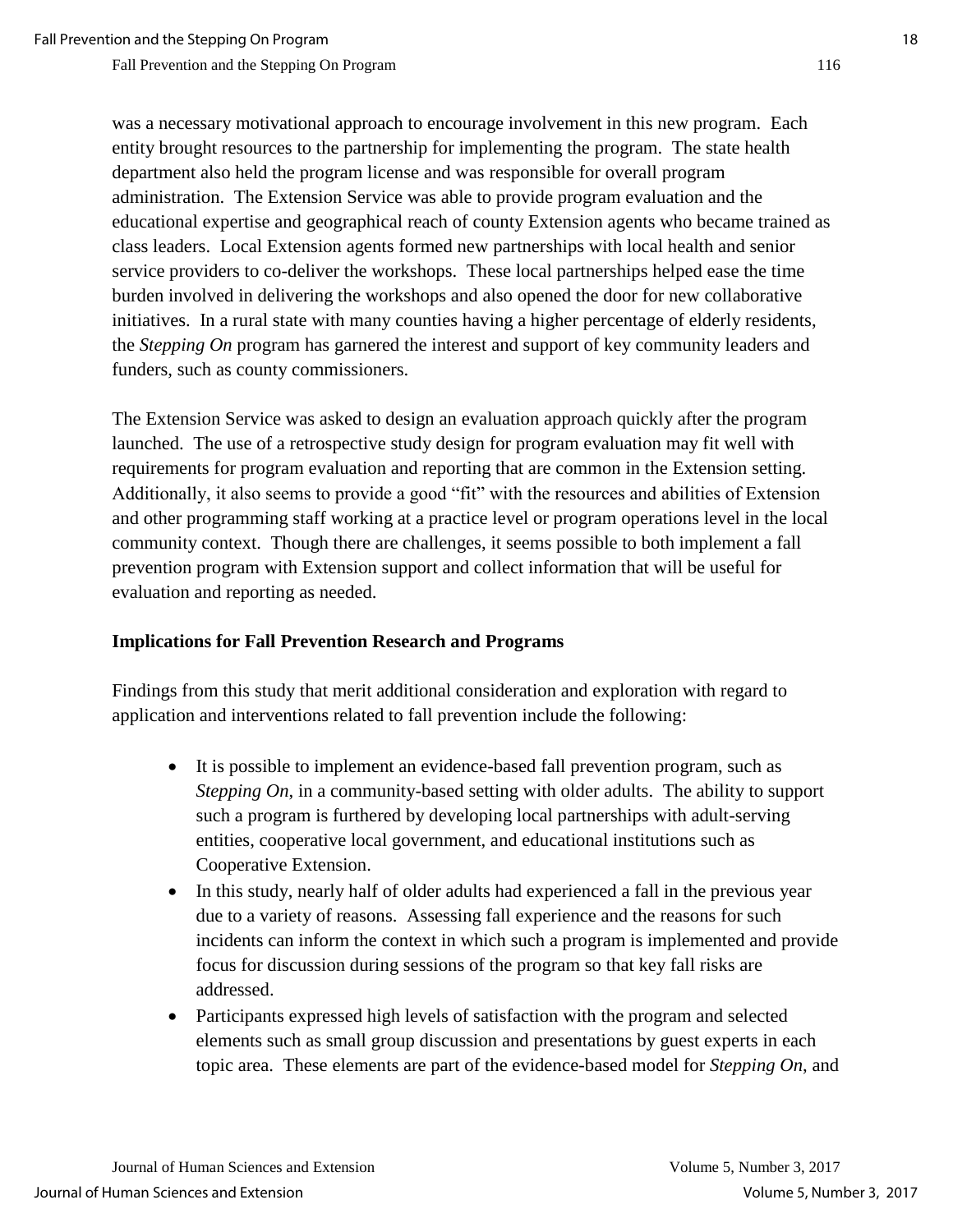the positive response suggests the value of fidelity to elements of the program model when operating an evidence-based educational program.

- The findings indicated significant changes in participant knowledge of fall risk topics for participants before and after their involvement in *Stepping On.* The topics that showed the highest gains based on effect size, such as balance and strength exercises and safe mobility techniques, were also those mentioned as being of most importance by participants three months following the program. While all topics covered in the program are valuable, these findings may suggest that these topic areas are of primary importance or furnish the most opportunity for participant learning and application.
- While only about 40 percent of participants completed the follow-up survey, a high proportion of those responding (between 60 and 100 percent on each item) noted that they had taken specific behavioral steps to reduce fall risk. Strategies to remind participants of lessons learned and encourage follow-up actions to reduce fall risk would be valuable to explore and implement between the end of the program and the booster session three months later.
- Study findings showed that demographic factors, such as age, gender, family status, number of persons in the household, residential location, and previous fall experience in the past, did not have a meaningful association with overall participant learning or perceived knowledge gain regarding fall prevention. This pattern increases confidence that the program can be implemented and be successful with older adults across a wide range of such conditions.

These implications and others that emerge from the implementation and assessment of the *Stepping On* program provide a variety of points to consider when pursuing and implementing educational interventions for fall prevention with older adults.

In conclusion, this study demonstrates the effectiveness of the *Stepping On* program in assisting older adults to gain a greater awareness of fall risk factors, take control of their fall risk factors, explore different coping behaviors, and follow through on safety strategies in everyday life. As the Baby Boom generation continues to age, interventions designed to assist them in maintaining independence, mobility, and quality of life will be increasingly important. The Extension Service can function as a critical and effective partner in facilitating such programs and bringing their benefits to the lives of older adults.

#### **References**

Anderson, D. D., Dinozo, B. E., Enrile, H. V., & Hutchison, B. A. (2013). Increasing fall selfefficacy and awareness of fall risks among community-dwelling older adults. *Master's Theses and Capstone Projects, 70.* Retrieved from http://scholar.dominican.edu/masterstheses/70/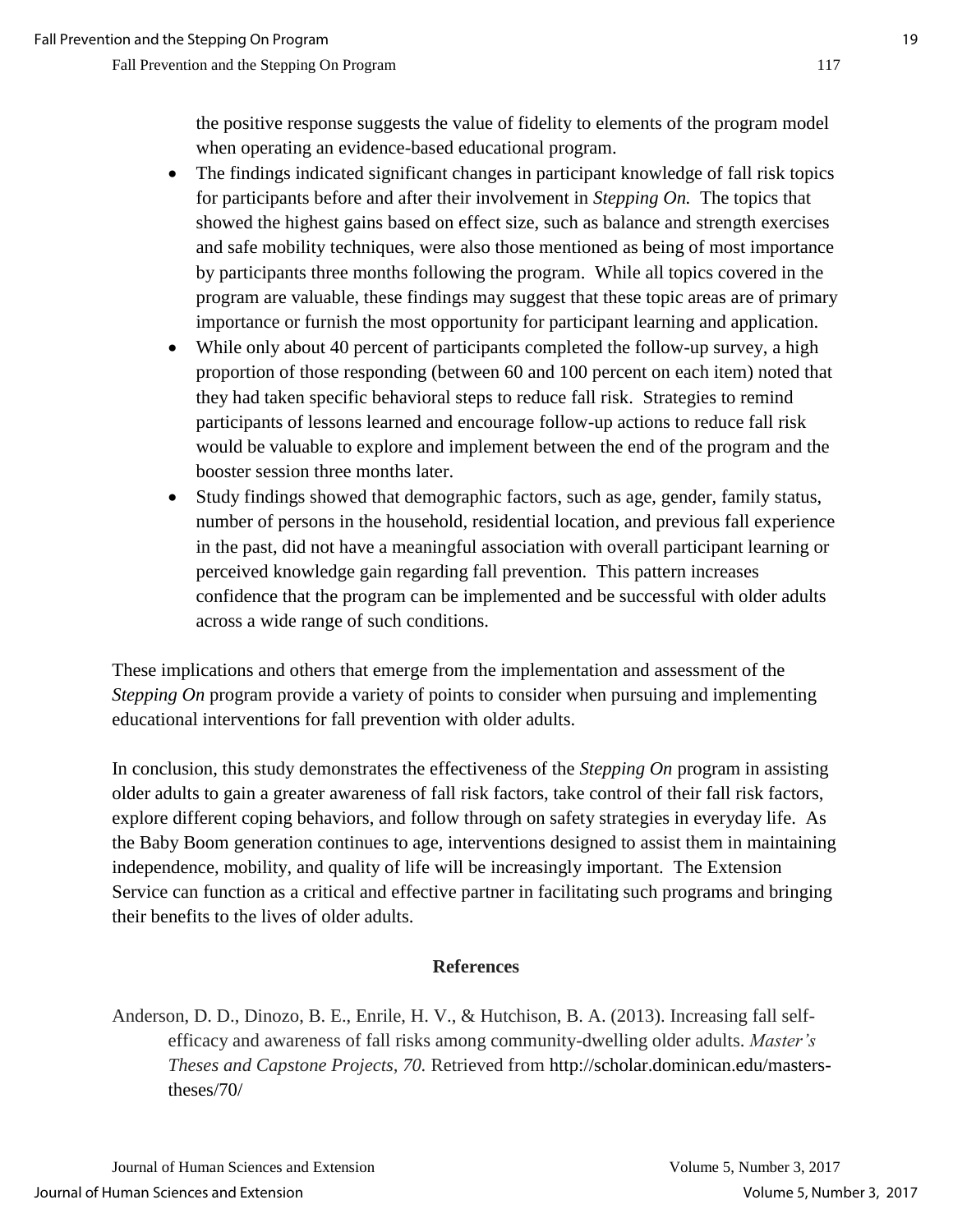- Bernard, A., Lambers, S., Jones, K., & Trice, L. (2015). *TriHealth fall prevention study: An analysis of the effects of the Stepping On fall prevention program when paired with a CAPS certified home visit and home modifications.* Columbus, OH: Emergency Medical Services Division, Ohio Department of Public Safety. Retrieved from http://www.publicsafety.ohio.gov/links/ems\_grant-report-TriHealth-Fall-Prevention-Study.pdf.
- Burns, E. R., Stevens, J. A., & Lee, R. (2016). The direct costs of fatal and non-fatal falls among older adults—United States. *Journal of Safety Research, 58*, 99–103. Retrieved from http://www.sciencedirect.com/science/article/pii/S0022437516300172. doi:10.1016/j.jsr.2016.05.001
- Carande-Kulis, V., Stevens, J. A., Florence, C. S., Beattie, B. L., & Arias, I. (2015). A costbenefit analysis of three older adult fall prevention interventions. *Journal of Safety Research, 52*, 65–70. Retrieved from http://www.sciencedirect.com/science/article /pii/S0022437514001170. doi:10.1016/j.jsr.2014.12.007
- Centers for Disease Control and Prevention [CDC]. (2003). Public health and aging: Nonfatal fall-related traumatic brain injury among older adults—California, 1996–1999. *Morbidity and Mortality Weekly Report, 52*(13), 276–278. Retrieved from http://www.cdc.gov /mmwr/preview/mmwrhtml/mm5213a3.htm.
- Centers for Disease Control and Prevention [CDC], National Center for Injury Prevention and Control. (2006). *Web-based injury statistics query and reporting system* (WISQARS). Retrieved from https://www.cdc.gov/injury/wisqars/index.html
- Centers for Disease Control and Prevention [CDC], National Center for Injury Prevention and Control. (2015). *Web-based injury statistics query and reporting system* (WISQARS). Retrieved from https://www.cdc.gov/injury/wisqars/index.html
- Clemson, L., Cumming, R. G., Kendig, H., Swann, M., Heard, R., & Taylor, K. (2004). The effectiveness of a community-based program for reducing the incidence of falls in the elderly: A randomized trial. *Journal of the American Geriatrics Society, 52*(9), 1487– 1494. Retrieved from https://www.ncbi.nlm.nih.gov/pubmed/15341550. doi:10.1111/j.1532-5415.2004.52411.x
- Clemson, L., & Swann, M. (2008). *Stepping On: Building confidence and reducing falls. A community-based program for older people.* Sydney, Australia: Sydney University Press.
- Connell, B. R. (1996). Role of the environment in falls prevention. *Clinics in Geriatric Medicine*, *12*(4), 859–880.
- Chung, M. C., McKee, K. J., Austin, C., Barkby, H., Brown, H., Cash, S., . . . Pais, T. (2009). Posttraumatic stress disorder in older people after a fall. *International Journal of Geriatric Psychiatry*, *24*(9), 955–964. Retrieved from http://onlinelibrary.wiley.com /doi/10.1002/gps.2201/abstract. doi:10.1002/gps.2201
- DeBord, K., Roseboro, J. D., & Wicker, K. M. (1998). Creative approaches to parenting education. *Journal of Extension, 36*(5), Article 5FEA1. Retrieved from http://www.joe .org/joe/1998october/a1.html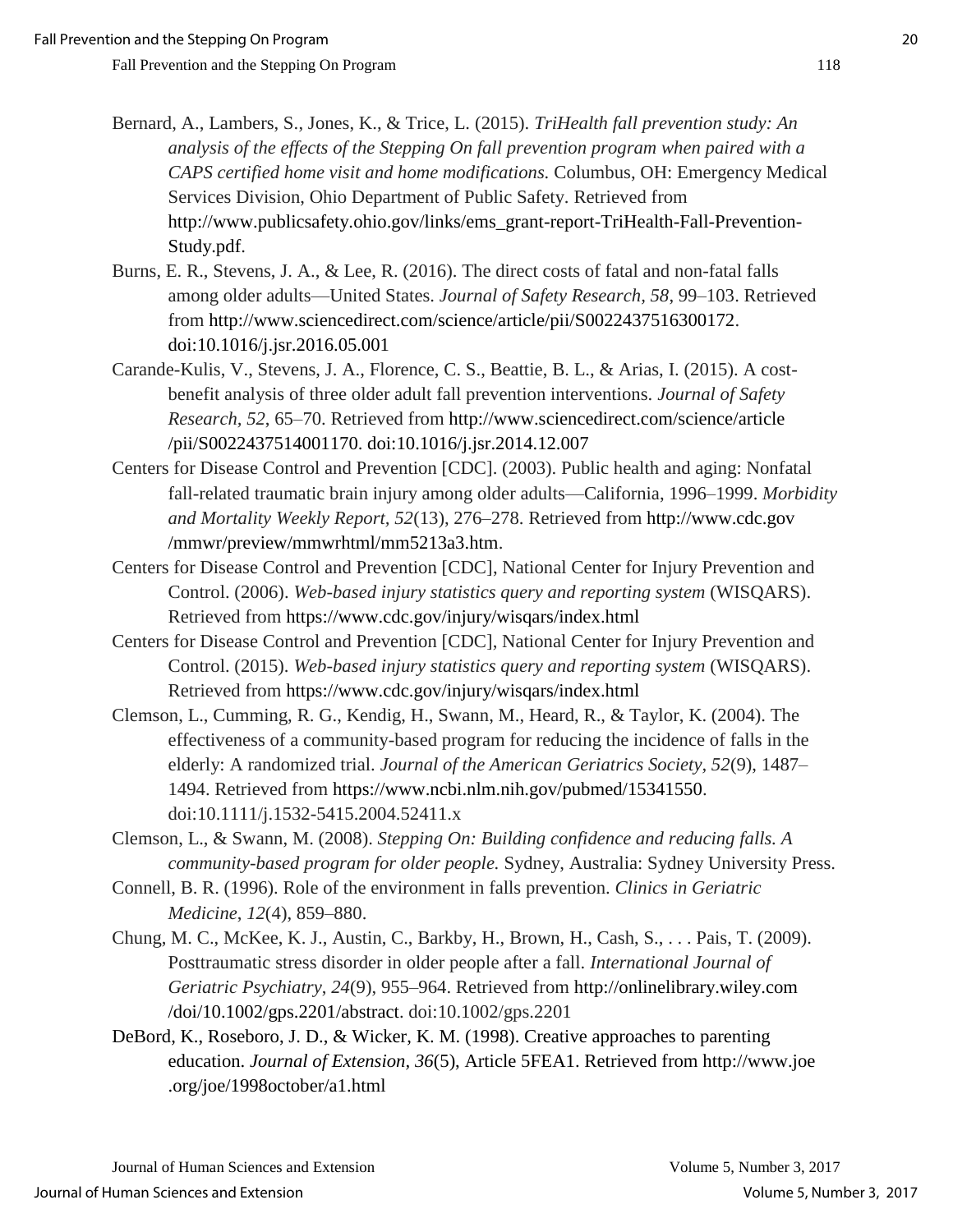- Downton, J. H., & Andrews, K. (1990). Postural disturbance and psychological symptoms amongst elderly people living at home. *International Journal of Geriatric Psychiatry*, *5*(2), 93–98. doi:10.1002/gps.930050206
- Gillespie, L. D., Robertson, M. C., Gillespie, W. J., Sherrington, C., Gates, S., Clemson, L. M., & Lamb, S. E. (2012). Interventions for preventing falls in older people living in the community. *Cochrane Database of Systematic Reviews, 9,* Art. No.: CD007146. Retrieved from http://onlinelibrary.wiley.com/doi/10.1002/14651858.CD007146 .pub3/pdf. doi:10.1002/14651858.CD007146.pub3
- Guse, C. E., Peterson, D. J., Christiansen, A. L., Mahoney, J., Laud, P., & Layde, P. M. (2015). Translating a fall prevention intervention into practice: A randomized community trial. *American Journal of Public Health, 105*(7), 1475–1481. Retrieved from https://www.ncbi.nlm.nih.gov/pubmed/25602891. doi:10.2105/AJPH.2014.302315
- Hosier, A. F., & Setari, A. (2013). Stand Up to Falling: A multi-component fall prevention Extension program. *The Forum for Family and Consumer Issues, 18*(1). Retrieved from http://www.ncsu.edu/ffci/publications/2013/v18-n1-2013-spring/hosier-setari.php
- Kettner, P. M., Moroney, R. M., & Martin, L. L. (2012). *Designing and managing programs: An effectiveness-based approach* (4th ed.). Thousand Oaks, CA: Sage.
- Mahoney, J. E. (2015). "Stepping On": Stepping over the chasm from research to practice. *Frontiers in Public Health, 2*, 1–2. Retrieved from http://journal.frontiersin.org/article /10.3389/fpubh.2014.00148/full. doi:10.3389/fpubh.2014.00148
- Moyer, V. (2012). Prevention of falls in community-dwelling older adults: U.S. Preventive Services Task Force Recommendation Statement. *Annals of Internal Medicine, 157*(3), 197–204. doi:10.7326/0003-4819-157-3-201208070-00462
- National Center for Injury Prevention and Control. (2015). *Preventing falls: A guide to implementing effective community-based fall prevention programs* (2<sup>nd</sup> ed.). Atlanta, GA: Centers for Disease Control and Prevention. Retrieved from https://www.cdc.gov /homeandrecreationalsafety/pdf/falls/fallpreventionguide-2015-a.pdf
- National Council on Aging. (2016). *Title III-D highest tier evidence-based health promotion/disease prevention programs* [report]*.* Retrieved from https://www.ncoa.org /resources/ebpchart/
- Nimon, K., Zigarmi, D., & Allen, J. (2011). Measures of program effectiveness based on retrospective pretest data: Are all created equal? *American Journal of Evaluation, 32*(1), 8–28. doi:10.1177/1098214010378354
- North Dakota Department of Health. (2011). *North Dakota injury prevention plan, 2010.* Bismarck, ND: Division of Injury Prevention and Control, North Dakota Department of Health. Retrieved from https://www.ndhealth.gov/injury/Publications/IPC%20Plan%20 Final%202010.pdf
- North Dakota Department of Health. (2014). *Vital statistics data*. Bismarck, ND: Division of Vital Records, North Dakota Department of Health.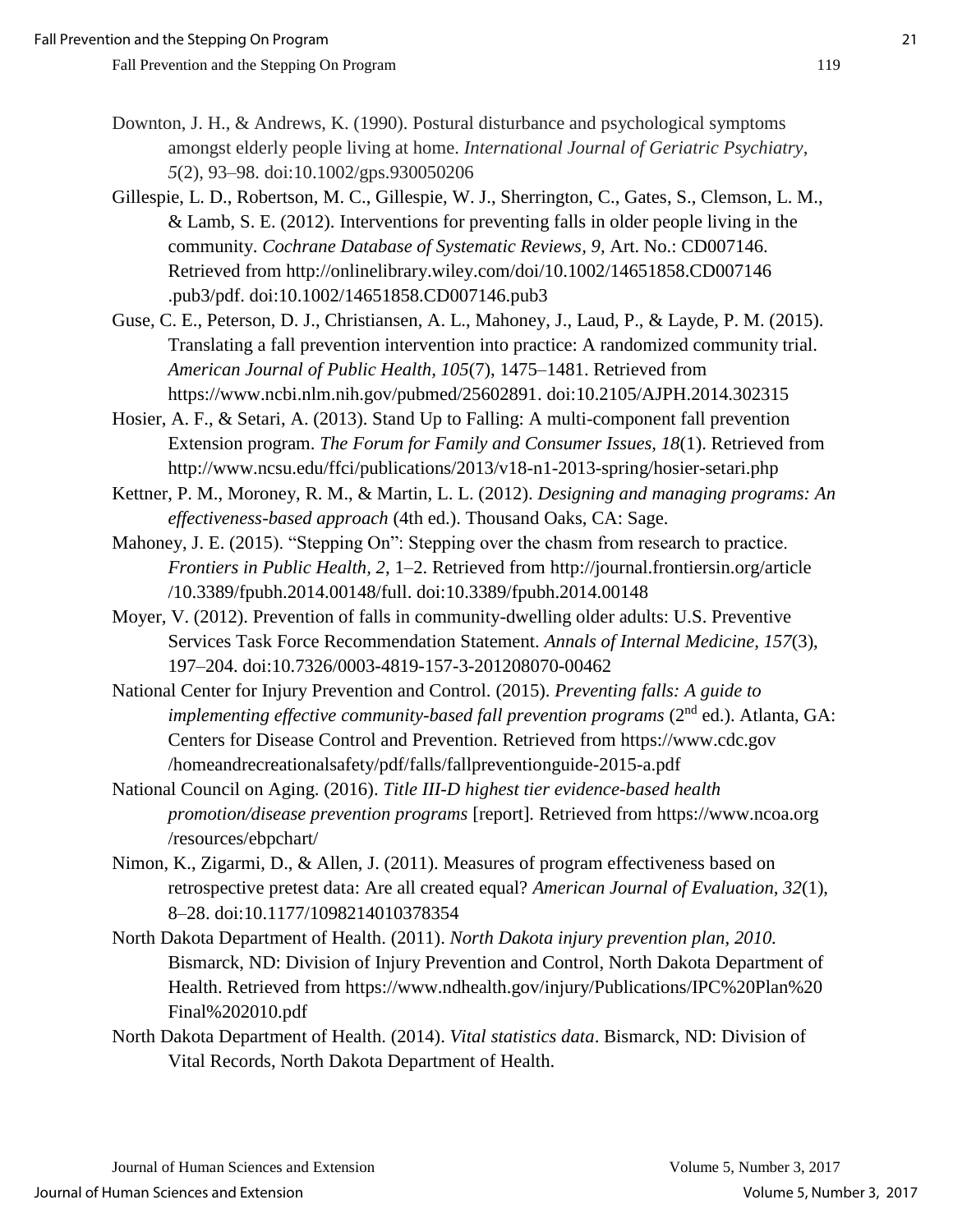Peterson, D. J., Christiansen, A. L., Guse, C. E., & Layde, P. M. (2015). Community translation of fall prevention interventions: The methods and process of a randomized trial. *Journal of Community Psychology, 43*(8), 1005–1018. Retrieved from http:/nor/onlinelibrary. wiley.com/doi/10.1002/jcop.21728/full. doi:10.1002/jcop.21728

Pew Research Center. (2010). *Baby boomers retire.* Retrieved from http://pewresearch.org /databank/dailynumber/?NumberID=1150

Roudsari, B. S., Ebel, B. E., Corso, P. S., Molinari, N. A. M., & Koepsell, T. D. (2005). The acute medical care costs of fall-related injuries among the US older adults. *Injury*, *36*(11), 1316–1322. doi:10.1016/j.injury.2005.05.024

Rubenstein, L. Z., & Josephson, K. R. (2006). Falls and their prevention in elderly people: What does the evidence show? *The Medical Clinics of North America, 90*(5), 807–824. Retrieved from http://www.medical.theclinics.com/article/S0025-7125(06)00051- 4/abstract. doi:10.1016/j.mcna.2006.05.013

- Sattin, R. W. (1992). Falls among older persons: A public health perspective. *Annual Review of Public Health*, *13*(1), 489–508. doi:10.1146/annurev.pu.13.050192.002421
- Shekelle, P., Maglione, M., Chang, J., Mojica, W., Morton, S. C., Suttorp, M. J., Roth, E., Rhodes, S., Wu, S.-Y., Newberry, S., Rubenstein, L., & Lapin, P. (2003). *Falls prevention interventions in the Medicare population, RAND evidence report and evidence-based recommendations* (Contract No. 500-98-0281)*.* Baltimore, MD: US Department of Health and Human Services, Centers for Medicare and Medicaid Services and RAND. Retrieved from

http://www.rand.org/content/dam/rand/pubs/reprints/2007/RAND\_RP1230.pdf

- Sleet, D. A., Moffett, D. B., & Stevens, J. (2008). CDC's research portfolio in older adult fall prevention: A review of progress, 1985-2005, and future research directions. *Journal of Safety Research*, *39*(3), 259–267. Retrieved from http://www.sciencedirect.com/science /article/pii/S0022437508000741. doi:10.1016/j.jsr.2008.05.003
- Stevens, J. A. (2005). Falls among older adults—risk factors and prevention strategies. *Journal of Safety Research*, *36*(4), 409–411. Retrieved from http://www.sciencedirect.com /science/article/pii/S002243750500071X. doi:10.1016/j.jsr.2005.08.001

Stevens, J. A., Corso, P. S., Finkelstein, E. A., & Miller, T. R. (2006). The costs of fatal and nonfatal falls among older adults. *Injury Prevention*, *12*(5), 290–295. Retrieved from https://www.ncbi.nlm.nih.gov/pmc/articles/PMC2563445/. doi:10.1136/ip.2005.011015

- Strommen, J. (2015). *The Stepping On program - Preventing falls for North Dakota seniors: Program evaluation and technical report.* Fargo, ND: NDSU Extension Service.
- Tinetti, M. E., & Williams, C. S. (1997). Falls, injuries due to falls, and the risk of admission to a nursing home. *New England Journal of Medicine*, *337*(18), 1279–1284. Retrieved from http://www.nejm.org/doi/full/10.1056/NEJM199710303371806. doi:10.1056/NEJM199710303371806